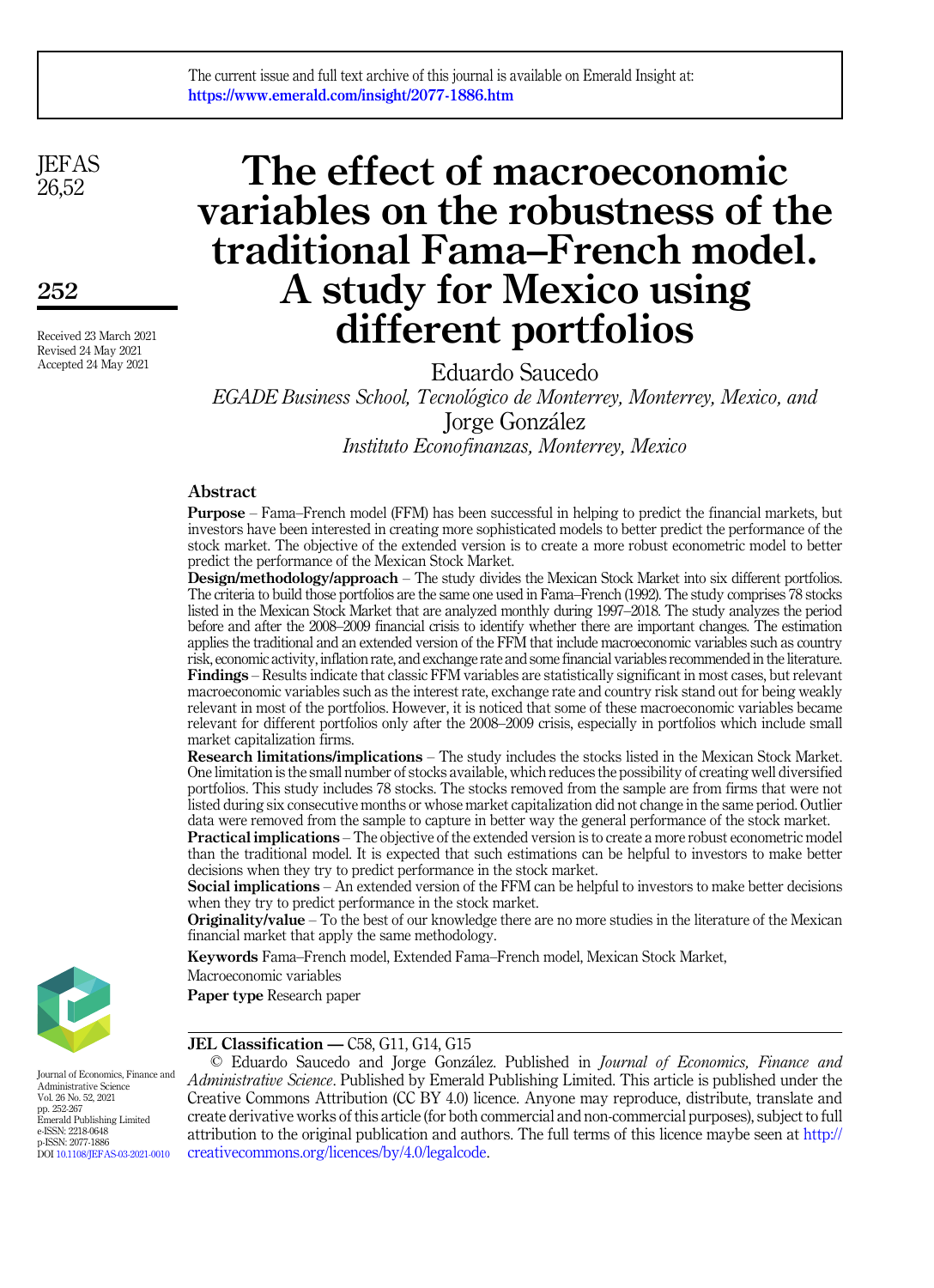# 1. Introduction

The Fama–French Model (1992) (FFM) is a well-known asset pricing model in finance that uses size, book-to-market equity and other variables such as beta (market size), leverage and earning-price ratios to capture the stock return of different companies. In the original study, the authors claim that beta has little or even no ability to explain cross-sectional variation in equity returns, but variables such as book-to-market value and market firm capitalization (firm size) can explain such variation.

Empirical evidence suggests that, in some cases, FFM has been successful in helping to predict the financial markets, but investors have been interested in creating more sophisticated models to better predict the performance of the stock market. Therefore, in the last few years, some extensions of the FFM have emerged. Besides the traditional variables included in the FFM, Fama–French extensions comprise the inclusion of variables related to either macroeconomic conditions or firm performance, such as momentum, profitability, dividends, fundamentals, etc. Studies by Bali et al. [\(2015\),](#page-14-0) Aretz et al. [\(2005\),](#page-14-1) [Adcock](#page-14-2) et al. (2019) and [Bergbrant and Kelly \(2016\)](#page-14-3) are good examples of Fama–French extensions that include macroeconomic conditions, while studies by [Roy and Shijin \(2018\)](#page-14-4) and [Djamaluddin and Roffi](#page-14-5) [\(2017\)](#page-14-5) are extensions that include variables related to firm performance.

Regarding the literature about Mexico on this matter, only a few research studies have applied either the traditional or an extension of the FFM to analyze the performance of the Mexican Stock Market. Most of such literature centers its analysis on the FFM and just adds the interest rate as an additional explanatory variable, as found in [Velarde \(2004\)](#page-15-0) and [Trevino](#page-15-1)~ [\(2011\).](#page-15-1) To the best of our knowledge, there are no other research studies that apply an extended version of the FFM to analyze the performance of the Mexican Stock Market across different periods. The objective of this study is to provide some new evidence that contributes to the literature and at the same time provides important signals that can be helpful for investors interested in the Mexican Stock Market.

The study divides the Mexican Stock Market into different portfolios, according to specific characteristics that are explained in the following sections, and then applies the traditional FFM and an extended version of the same, which include some macroeconomic and financial variables recommended in the literature. The purpose of the extended version is to explore if the inclusion of economic fundamentals is helpful in creating a more robust econometric model to better predict stock market returns in Mexico. To explore how the 2008–2009 financial crisis affected local markets, the sample has been divided into two periods, one of them without the effect of the crisis. The study uses a database that spans from June 1997 to January 2018 and creates portfolios using Mexican stocks, according to the amount of the returns generated by firms in previous periods, as in [Fama and French \(1992\)](#page-14-6).

The structure of the study is as follows: [Section 2](#page-1-0) analyses relevant literature regarding the FFM applied to Mexico and international markets. [Section 3](#page-3-0) presents the methodology and econometric model implemented in this study. Results are presented in [Section 4](#page-7-0) and, lastly, [Section 5](#page-11-0) includes the discussion and conclusion parts of the research.

#### <span id="page-1-0"></span>2. Literature review

This study is based on [Fama and French \(1992\),](#page-14-6) which uses different portfolios classified according to market book value and the market capitalization of each firm. Different literature, such as O'[Brien \(2007\)](#page-14-7) and [Blanco \(2012\),](#page-14-8) supports the idea that by incorporating firms according to market firm capitalization and market book equity, FFM becomes more robust than the traditional Capital Asset Pricing Model (CAPM). One characteristic that makes FFM preferable to CAPM is that the latter incorporates only the market risk premium and disregards whether portfolios are made up of small or large firms or according to market value books.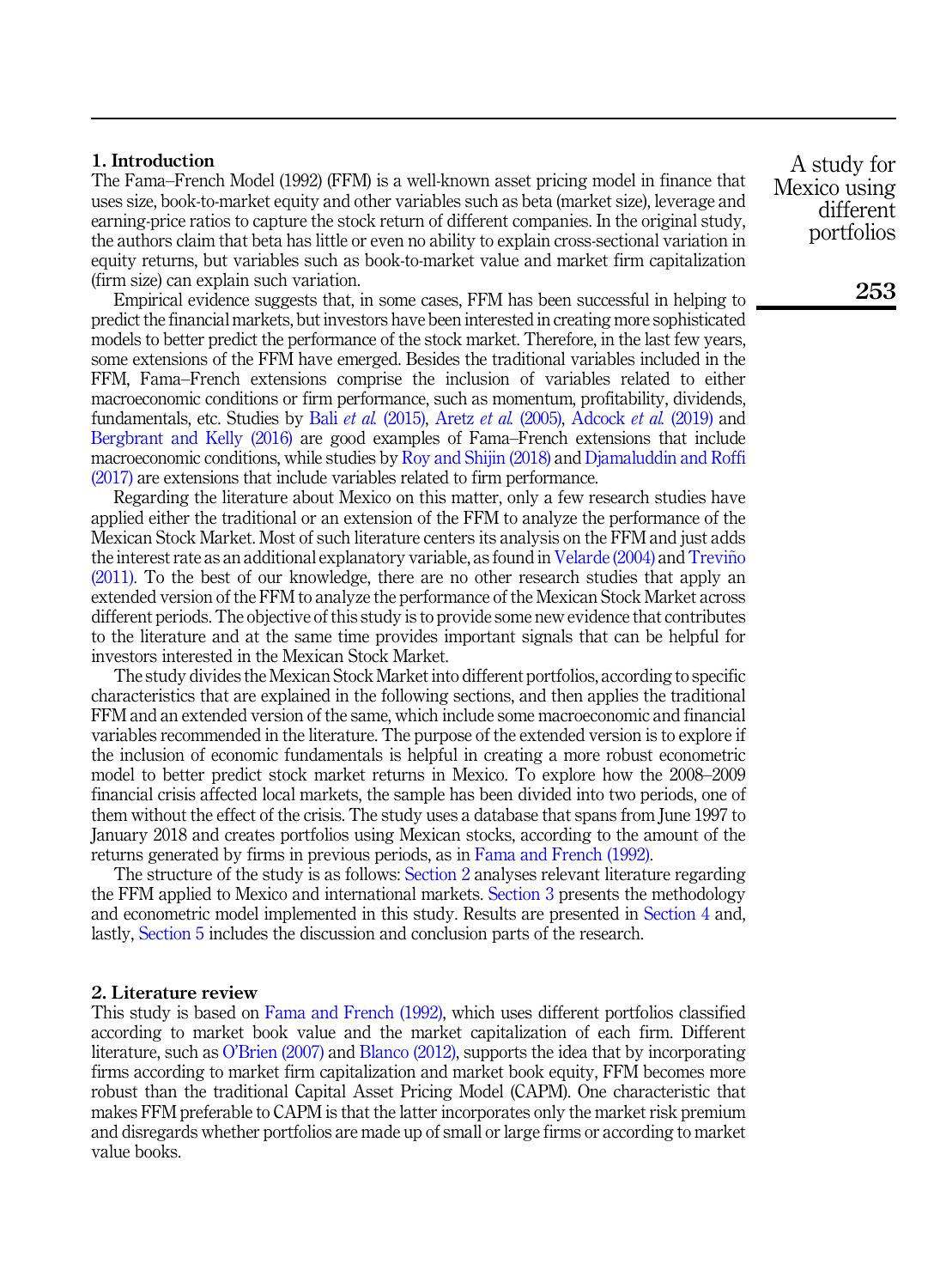# 2.1 FFM in the Mexican Stock Market and other markets

[Velarde \(2004\)](#page-15-0) works on an extension of the FFM and develops an analysis with additional variables, such as unexpected inflation, exchange rate, long-and-short interest rate spreads, spreads between corporative and government bonds to identify if these risk variables help to explain returns in the Mexican Stock Market. The author concludes that those variables do not explain Mexican Stock Market behavior, since most of them are not statistically significant. [Valencia-Herrera \(2015\)](#page-15-2) also implements the FFM and analyzes the performance of the Mexican Sustainability Index during the period from 1995 to 2012. Results indicate that such an index generated not only smaller returns but also smaller risk than the entire Mexican Stock Market. Results also indicate that market risk premium, beta market capitalization and year momentum beta are all statistically different from zero.

[G](#page-14-9)ó[mez \(2006\)](#page-14-9) analyzes the effect of local and external factors in the returns of different Mexican portfolios from 1995 to 2003. The author finds that the exchange rate is relevant to explain market returns, while country risk does not have any effect on them. Similarly, Treviño (2011) examines the determinants of the Mexican Stock Market returns from 1994 to 2010. The author constructs Fama–French portfolios and finds that the exchange rate has a clear impact on risk returns. [Trejo-Pech](#page-15-3) et al. (2012) analyze the Mexican Stock Market from 1991 to 2010 and implement the FFM. The study includes nine portfolios, and their results are aligned with stock market returns. However, when 25 portfolios are created, the model is no longer functional to predict stock market returns due to the small sample size in each portfolio.

Regarding the literature about Latin America, [Sanvicente](#page-14-10) et al. (2017) examine the Brazilian stock market from 2004 to 2014. The authors find that country risk is not statistically significant to explain stock returns. [Duarte](#page-14-11) *et al.* (2013), in a study for Colombia during the period from 2004 to 2012, use a CAPM model to explain whether the firm size is relevant to determine the size premium in local stock markets. Their results indicate that size premium is not relevant; thus, the market does not award any premium for investing in either small or big companies.

In the case of the United States (US), Aretz *et al.* [\(2010\)](#page-14-12) develop an extended version of the FFM and incorporate additional variables to the traditional FFM model. They include macroeconomic variables such as economic expectations, unanticipated inflation rate, and changes in the spread between short- and long-term interest rates. They conclude that portfolios constructed according to book market value are overly sensitive to changes in economic fundamentals, while portfolios created according to firm capitalization value are more sensitive to changes in interest rate and exchange rate. Later, [Fama and French \(2015\)](#page-14-13) developed a different study for the US stock market, from 1963 to 2013, where besides the variables from their seminal model, they include additional variables related to profitability and investment patterns. They create three portfolios and find that this new extended model explains between 71 and 94%, respectively, of the total variance generated by these portfolios.

Among the relevant FFM literature that has been developed about Asia, [Chiang](#page-14-14) et al. [\(2017\)](#page-14-14) analyze nine Asian stock markets from 1995 to 2015 and compare those using different variations of the traditional FFM. The authors include profitability, investment, momentum, P/E ratio and dividend yield variables. They find that FFM with eight explanatory variables is more effective to explain the performance of the stock market than the traditional FFM.

[Manjuantha and Mallikarjunappa \(2018\)](#page-14-15) use data from 1996 to 2010 to test the FFM in the Indian Stock Market. They find that portfolios composed of medium and high book value firms are well explained by the FFM, but portfolios composed of small book value firms only respond to market premium and not to the other two explanatory variables included in the model. Lastly, [Chowdhury \(2017\),](#page-14-16) in an analysis for Bangladesh during 2010–2014, uses the Fama–French three-factor model. The main finding is that stocks with a small market

**IEFAS** 26,52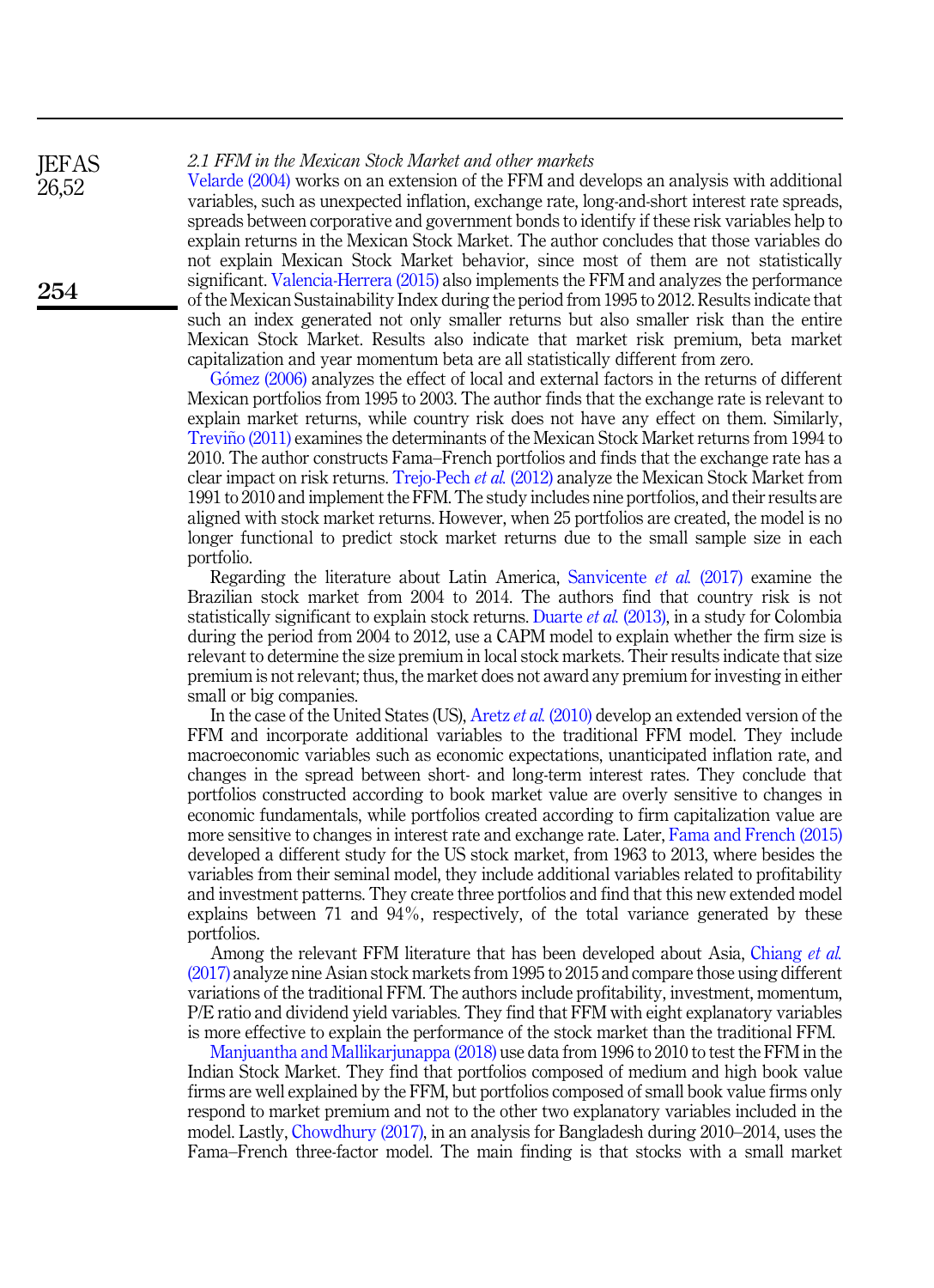capitalization value perform better than those with a large capitalization value. Results also indicate that big firms have an ambiguous effect on portfolio returns.

# <span id="page-3-0"></span>3. Methodology and econometric model

This study includes the stocks listed in the Mexican Stock Market. One limitation of this study is the small number of stocks available in the Mexican market, which reduces the possibility of creating well-diversified portfolios. This study includes 78 stocks [\[1\]](#page-13-0), a number obtained after eliminating financial stocks, as well as the least liquid stocks listed in the stock market  $[2]$  (the stocks removed from the sample are from firms that were not listed during six consecutive months or whose market capitalization did not change in the same period). The database used in this study comprises monthly data from June 1997 to January 2018 [\[3\].](#page-13-2) The stock market data are obtained from Bloomberg and already include dividends. After robustness and residual tests in each regression, outlier data were removed from the sample when the results changed significantly between periods, or when residuals were located outside the confidence interval threshold. This allowed us to capture the general performance of the Mexican Stock Market in a better way.

The study includes the financial risk environment prevailing in the country as an explanatory variable called country risk. Such variable is used to capture the exposure of the stock market to the country's risk factors. The country risk variable is expressed as the difference between the long-term Mexican bonds categorized in dollars and the long-term US treasury bonds. The long-term premium variable is included afterward and is obtained from the difference between the 10-year Mexican bond return and the 91-day CETE (CETE means Certificado de la Tesoreria, which is a treasury government bond equivalent to the US 3-month Treasury bill). The information for each of these instruments is obtained from Mexico's Central Bank (Banxico) website.

The econometric model also includes fundamental macroeconomic variables, such as exchange rate, an indicator of the economic activity at a country level (IGAE) and the inflation rate. The exchange rate is available daily on Banxico's website and was calculated using the average value in the entire month. The economic activity index, *Indicador Global de la* Actividad Economica (IGAE) and the inflation rate (INPC) are available monthly at the National Institute of Statistics and Geography (INEGI). Lastly, the study also includes the SPY500 variable, which measures the performance in the US stock market and was obtained from Bloomberg.

The construction of the six portfolios included in this study starts with the [Fama and](#page-14-6) [French \(1992\)](#page-14-6) methodology. This process consists of sorting the stocks according to market firm capitalization and then dividing them into two categories: B (Big) and S (Small). The category for each firm is obtained considering the average value in the Mexican Stock Market Index during the analyzed period. For example, if a company is among the 50% most capitalized companies in the Mexican Stock Market, then it is considered as a big company, otherwise, it is considered a small company [\[4\]](#page-13-3). This exercise allows modifications if market capitalization changes across participant firms. As a result, the portfolios for small and big companies could be consisted of different companies every year.

Once the stocks are separated according to firm capitalization (small and big), they are divided according to the book-to-market ratio of each analyzed company. [Fama and French](#page-14-6) [\(1992\)](#page-14-6) in their study organize the stocks by high, medium and low categories, where the abbreviation H stands for high, M for medium and L for low. It is important to mention that H represents 30% of the company stocks with the highest book-to-market ratio among all the 78 stocks included in the analysis, L stands for the companies with the 30% lowest ratio and M takes the remaining 40% of the stocks in the sample. The book-to-market ratio information comes from the financial statements reported in December from the previous year. Similarly,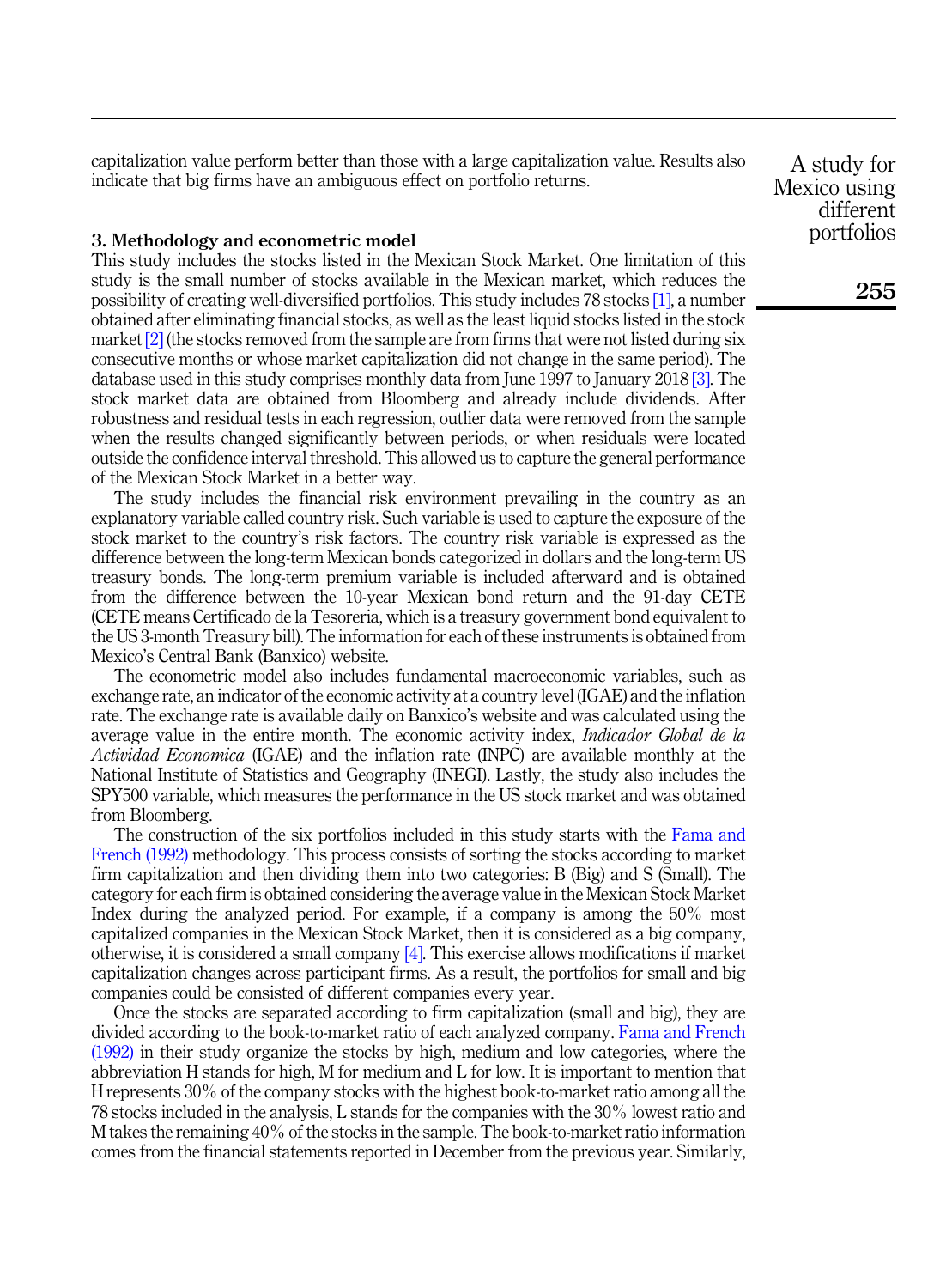**IEFAS** 26,52

portfolios are rebalanced each year to allow for changes if any stock suffers a modification in its book value during the analyzed period. Due to sample size, we did not split the estimations into quintiles, as is presented in the original [Fama and French \(1992\)](#page-14-6) study. The six portfolios constructed for this study are shown in Table 1. These portfolios are regressed against the traditional variables included in the [Fama and French \(1992\)](#page-14-6), and then in a second model, they are regressed against the traditional variables plus some additional relevant macroeconomic variables supported by the literature.

This process is then followed by the construction of the SMB (Small Minus Big) variable, which is the average return of the three portfolios composed of small-capitalization companies in the Mexican Stock Market (50% smallest market capitalization companies) minus the average yield of the three biggest portfolios (50% biggest market capitalization companies). That is, SMB =  $[1/3(S/L + S/M + S/H)] - [1/3(B/L + B/M + B/H)]$ . SMB refers to the firm size premium and is expected to have a positive sign for small firm returns because in the short run small firms traditionally generate larger returns than big firms to compensate by size risk.

Next, the HML variable is constructed. HML, which stands for High Minus Low, is the average yield of the two portfolios together with the highest book-to-market ratio (S/H and B/H) minus the average yield of the two portfolios with the smallest ratio (S/L, B/L). That is,  $HML = [\frac{1}{2} (S/H + B/H)] - [\frac{1}{2} (S/L + B/L)]$ . The HML coefficient is expected to be positive for the portfolios with the highest ratio, granting higher profitability and value. In this sense, the stocks with the highest valuation are expected to provide higher returns for investors. Therefore, if the portfolio consists of high valuation stocks, then an increase in the return in this kind of stock leads to a better performance of the portfolio. The market return (RM) is constructed by weighting the monthly stock returns listed according to their respective size. We subtract the market risk-free government bond (91-day CETE bond) from the stock market return during the same period. Such difference is called the market risk premium, which is a yield obtained for investing in stocks rather than investing in assets without any risk, such as government bonds.

Descriptive statistics are shown in [Table 2](#page-5-0). The whole period indicates that the B/H portfolio shows the highest returns among all portfolios constructed in this study, while the B/L portfolio shows the smallest returns. Moreover, when the sample is split among the 1997–2010 period (to capture the effect of economic crisis) and 2010–2018 (without crisis), the average return for all portfolios is, in general, higher for the pre-crisis period than for the after-crisis period, except for the S/L and SMB portfolios, which show opposite results.

[Table 2](#page-5-0) also shows that when the average return between big-capitalization (BL, BM, BH) and small-capitalization (SL, SM, SH) portfolios is contrasted, a clear dominance cannot be stated among them. [Table 2](#page-5-0) also indicates that volatility during the period after the financial crisis is smaller than the period before the crisis. This happens for almost all portfolios, regardless of the stock composition in the portfolio. Lastly, Market Risk Premium (MRP) is small, but positive for all samples, indicating that the average return in the financial stock market is not higher than risk-free instruments such as government bonds (CETES). The second period shows practically zero returns for a market premium; such results could be explained due to a local monetary tightening policy and a weak performance in the Mexican

|                                                  | Book value            | Market capitalization<br>Small                                                                                           | Big                                                      |
|--------------------------------------------------|-----------------------|--------------------------------------------------------------------------------------------------------------------------|----------------------------------------------------------|
| Table 1.<br>Portfolios created for<br>this study | LOW<br>Medium<br>High | Small/Low (S/L)<br>Small/Medium (S/M)<br>Small/High (S/H)<br><b>Source(s):</b> Own estimations using data from Bloomberg | Big/Low(B/L)<br>Big/Medium (B/M)<br>$Big/High$ ( $B/H$ ) |

256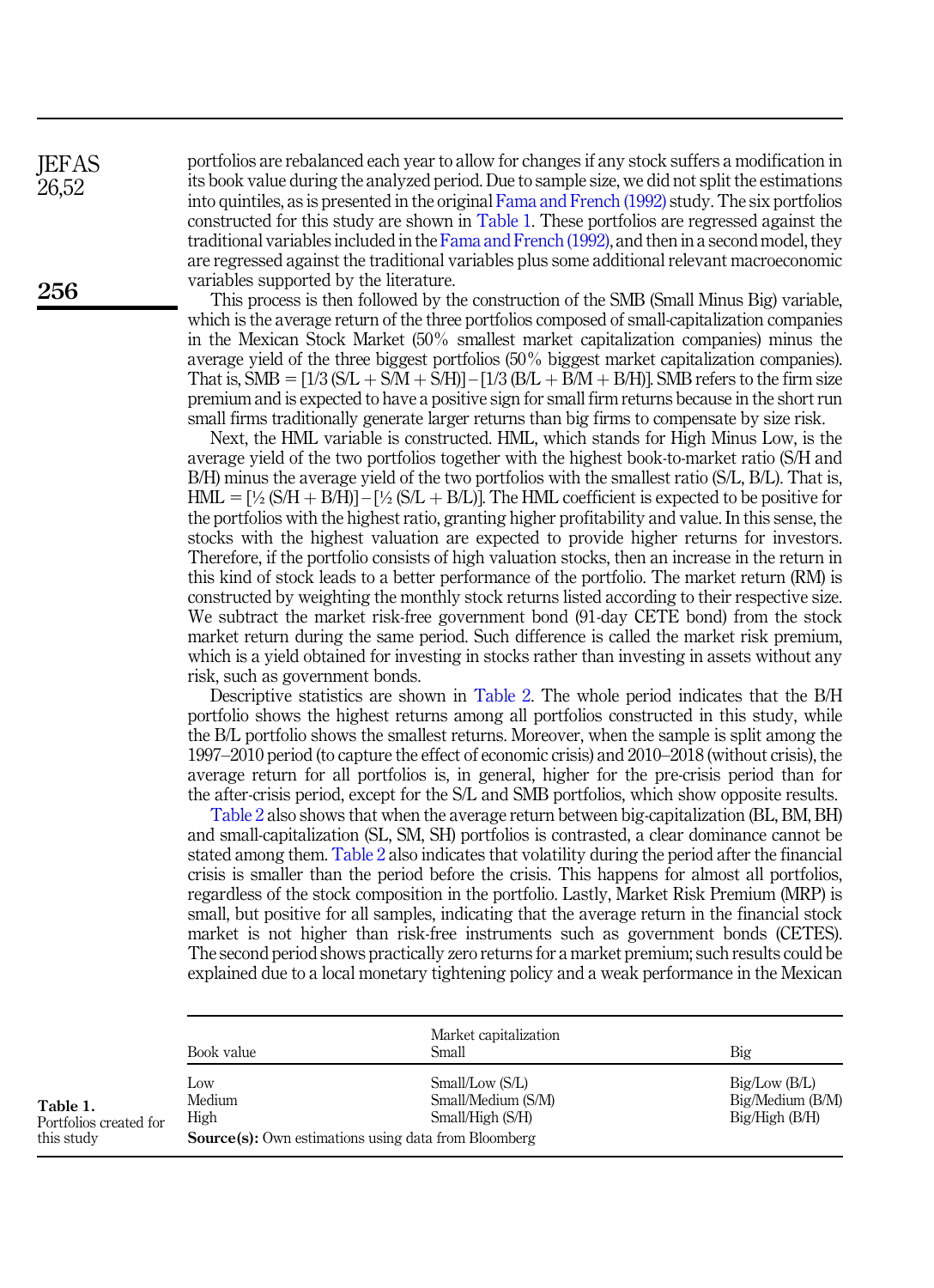<span id="page-5-0"></span>

|          |                                   |                                                                                                                                             | Whole period                     |                      |                    |                         | Before and during financial crisis |                                                                                                                                          |                     |                        | June 2010 to January 2018<br>After financial crisis |                     |
|----------|-----------------------------------|---------------------------------------------------------------------------------------------------------------------------------------------|----------------------------------|----------------------|--------------------|-------------------------|------------------------------------|------------------------------------------------------------------------------------------------------------------------------------------|---------------------|------------------------|-----------------------------------------------------|---------------------|
|          | Mean                              | Max<br>June                                                                                                                                 | 1997 to January 2018<br>Min      | Std. dev.            | Mean               | Max                     | June 1997 to May 2010<br>Min       | Std. dev.                                                                                                                                | Mean                | Max                    | Min                                                 | Std. dev            |
| ig firms |                                   |                                                                                                                                             |                                  |                      |                    |                         |                                    |                                                                                                                                          |                     |                        |                                                     |                     |
|          |                                   |                                                                                                                                             |                                  |                      |                    |                         |                                    |                                                                                                                                          |                     |                        |                                                     |                     |
|          | 1807                              | 24.87<br>18.954<br>19.54                                                                                                                    | $-33.38$<br>$-32.44$<br>$-1$     | 23<br>23<br>25<br>25 | 1.62<br>1.037      | 24.87<br>19.54<br>19.54 | $-38.33$<br>$-32.38$<br>$-44.08$   | 83<br>83<br>83                                                                                                                           | 음 15 X<br>- 이 36    |                        | $-9.01$<br>$-9.09$<br>$-23.67$                      | 43<br>35<br>43      |
|          |                                   |                                                                                                                                             |                                  |                      |                    |                         |                                    |                                                                                                                                          |                     | 11.67<br>7.41<br>13.27 |                                                     |                     |
| firms    |                                   |                                                                                                                                             |                                  |                      |                    |                         |                                    |                                                                                                                                          |                     |                        |                                                     |                     |
|          |                                   |                                                                                                                                             |                                  |                      | $0.38$<br>$0.53$   | 45.83<br>22.51<br>14.51 | 33<br>38<br>- 30<br>- 30<br>-      |                                                                                                                                          | <b>BELE</b><br>2111 | $\frac{1386}{960}$     | $-10.85$<br>$-8.43$<br>$-6.37$                      |                     |
|          |                                   |                                                                                                                                             | $38.335$<br>$38.335$<br>$-1$     | ಪ್ರ ದಿ<br>ಇಂ.ಎ       |                    |                         |                                    | 0.63<br>0.53<br>0.83                                                                                                                     |                     |                        |                                                     | 83 63 63<br>4 63 63 |
|          |                                   |                                                                                                                                             |                                  |                      |                    |                         |                                    |                                                                                                                                          |                     |                        |                                                     |                     |
|          |                                   |                                                                                                                                             |                                  |                      |                    |                         |                                    |                                                                                                                                          |                     |                        |                                                     |                     |
|          |                                   |                                                                                                                                             |                                  |                      |                    |                         |                                    |                                                                                                                                          |                     |                        |                                                     |                     |
|          |                                   | S/H 0.97 45,83<br>S/M 1.44 22,55<br>S/L 0.90 14,51<br>S/MB, HML and market risk pre<br>S/MB 0.11 13,27<br>S/ML 1.13 29,26<br>HML 1.13 29,26 | $-15.26$<br>$-38.64$<br>$-32.20$ | 23 83 93<br>4 1 2 93 | $-0.34$<br>$-0.34$ | 13.27<br>29.26<br>14.26 | $-15.26$<br>$-38.64$<br>$-32.20$   | 12 8 9<br>28 9                                                                                                                           |                     | 7.15<br>04.41<br>7.59  | $-6,50$<br>$-9,23$<br>$-1.01$                       | 355<br>2557         |
|          |                                   |                                                                                                                                             |                                  |                      |                    |                         |                                    |                                                                                                                                          |                     |                        |                                                     |                     |
|          | <b>Source(s):</b> Authors' estim- |                                                                                                                                             |                                  |                      |                    |                         |                                    | ations using data from Bloomberg. MRP is equal to RM <sub>1</sub> – rf <sub>1</sub> , that is, market risk minus risk-free interest rate |                     |                        |                                                     |                     |
|          |                                   |                                                                                                                                             |                                  |                      |                    |                         |                                    |                                                                                                                                          |                     |                        |                                                     |                     |

A study for Mexico using different portfolios

257

Table 2. Descriptive statistics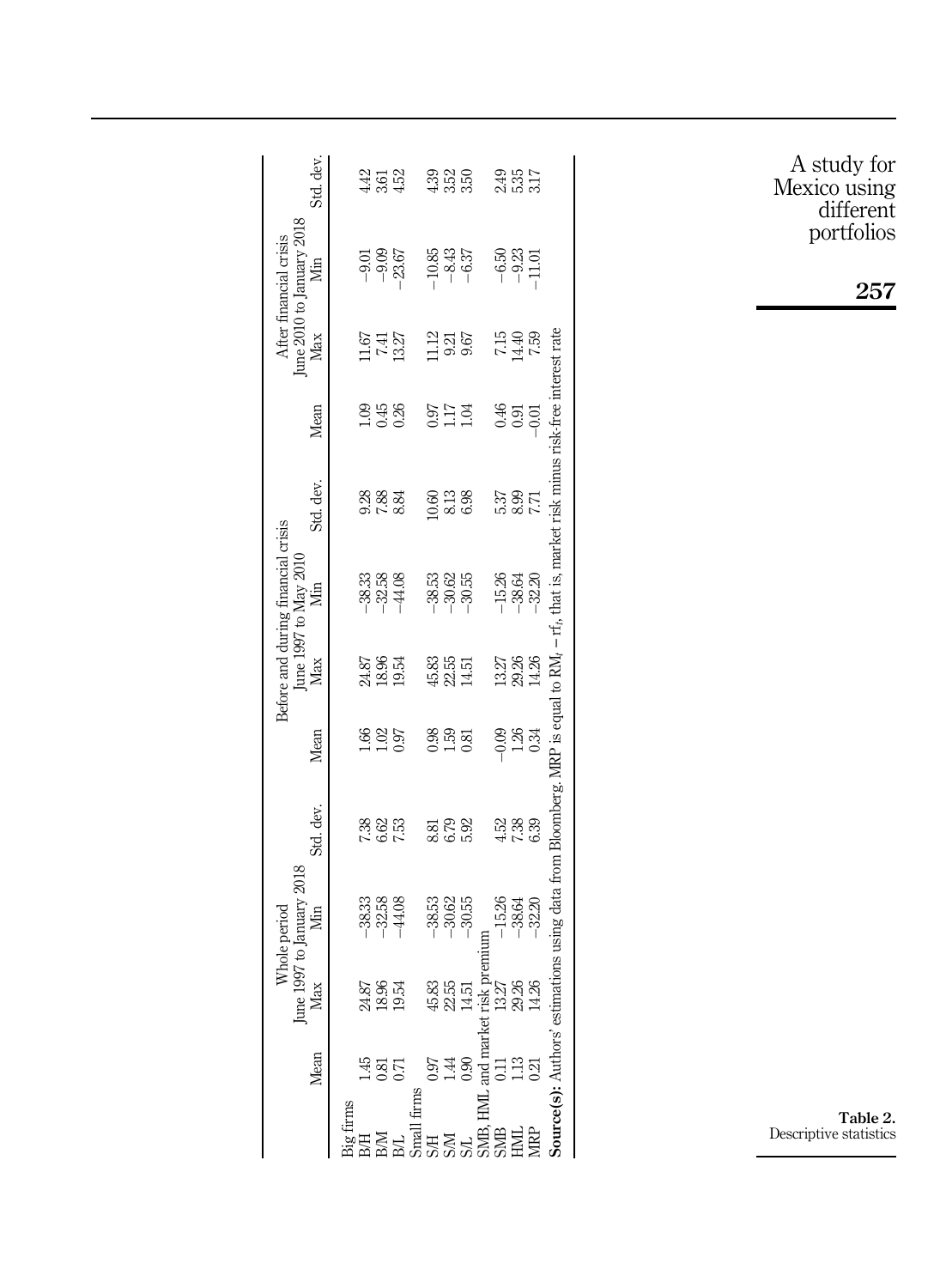**IEFAS** 26,52

Stock Market. Table 3 shows the correlation matrix and indicates that correlation among portfolios is not a relevant problem.

<span id="page-6-0"></span>The base model for this study is an adaptation from the Fama and French model (1992) with the inclusion of factors, such as credit and macroeconomic variables, as presented by [Simpson and Ramchander \(2008\)](#page-14-17).

$$
r_{it} - rf_t = \alpha_i + \beta_1 (RM_t - rf_t) + \beta_2 SMB_t + \beta_3 HML_t + \gamma_1 Term_t + \gamma_2 Country Risk_t + \delta_1 ExcRate_t + \delta_2 Y_t + \delta_3 \pi_t + \phi_1 SPY_t + \varepsilon_{it}
$$
(1)

Where, SMB refers to a portfolio composed of small-minus big-capitalization companies and HML refers to a portfolio with high minus low book-to-market ratio companies. Both generated variables are consistent with the Fama–French methodology. The variable RM in  $\mathrm{Eq}$ n 1 refers to the average market return of the 78 stocks in this study. The 91-day CETE is a HML refers to a portfolio with high minus low book-to-market ratio companies. Both generated variables are consistent with the Fama–French methodology. The variable RM in Eqn 1 refers to the average market return of the 7 proxy for the risk-free rate of return, this variable is denoted as rf<sub>i</sub>; then,  $(RM_t - rf_t)$  and refers to excess returns or market risk premium. The  $r_{it} - rf_t$  is the dependent variable and refers to the excess return of each of the portfolios constructed in this study (S/L, S/M, S/H, B/L, B/M, B/H). Note that  $\beta$  is estimated for the common FFM variables.

Then, we focus on the long-term risk premium variable, which is obtained throughout the estimation of the spread of the 10-year Mexican Treasury bond and the 91-day Treasury bond (CETE). The structure term reflects the expectations of market participants about future changes in interest rate. Another variable included in the model is called country risk, which refers to the spread between the long-term Mexican bonds in US dollars and the long-term US Treasury bond. An increase in country risk reflects a higher risk to invest in Mexico; therefore, investors need to be compensated with a higher premium in returns to be willing to invest. For these variables (further to FFM model), it is estimated  $\gamma$ , which refers to how each portfolio reacts to changes in the interest environment.

Now,  $\delta$  measures the impact of three macroeconomic variables (Exc Rate, Y and  $\pi$ ) that refer to exchange rate, economic activity and the local inflation rate. According to results obtained in the literature, a depreciation of the Mexican peso is expected to lead to fewer portfolio returns ([Adcock](#page-14-2) et al., 2019; [Aretz](#page-14-12) et al., 2010). A similar effect on each portfolio return is expected to be generated by increases in the inflation rate ([Kelly, 2003;](#page-14-18) [Zhang](#page-15-4) *et al.*, [2009\)](#page-15-4). Lastly, an increase in economic activity is also expected to increase returns across portfolios ([Kelly, 2003](#page-14-18); [Zhang](#page-15-4) *et al.*, 2009). Then,  $\phi$  is estimated to capture the impact that the US stock market index (S&P 500) is having on domestic portfolios. A positive relationship between the US and Mexico stock markets is expected, due to the positive cycles between both economies. Lastly, the  $\varepsilon_{i,t}$  term refers to the traditional error term that is expected to have a normal distribution with a zero mean and variance,  $\sigma^2$ . .

|                                                      |                                       | ВH                                                                                                  | ΒM                                       | BL                           | SН                   | <b>SM</b>            | SL                   | <b>SMB</b>              | HML          | <b>RMP</b> |
|------------------------------------------------------|---------------------------------------|-----------------------------------------------------------------------------------------------------|------------------------------------------|------------------------------|----------------------|----------------------|----------------------|-------------------------|--------------|------------|
|                                                      | B/H<br>B/M<br>ВÆ<br>S/H<br>S/M<br>S/L | 1.00<br>0.64<br>0.57<br>0.47<br>0.69<br>0.57                                                        | $1.00\,$<br>0.65<br>0.42<br>0.61<br>0.64 | 1.00<br>0.41<br>0.60<br>0.48 | 1.00<br>0.60<br>0.45 | 1.00<br>0.63         | 1.00                 |                         |              |            |
| Table 3.<br>Correlation between<br>portfolio returns | <b>SMB</b><br>HML<br><b>RMP</b>       | $-0.31$<br>0.77<br>0.52<br><b>Source(s):</b> Authors' estimations with data obtained from Bloomberg | $-0.36$<br>0.32<br>0.61                  | $-0.42$<br>0.14<br>0.64      | 0.44<br>0.66<br>0.48 | 0.13<br>0.49<br>0.51 | 0.13<br>0.21<br>0.50 | 1.00<br>0.09<br>$-0.17$ | 1.00<br>0.29 | 1.00       |

258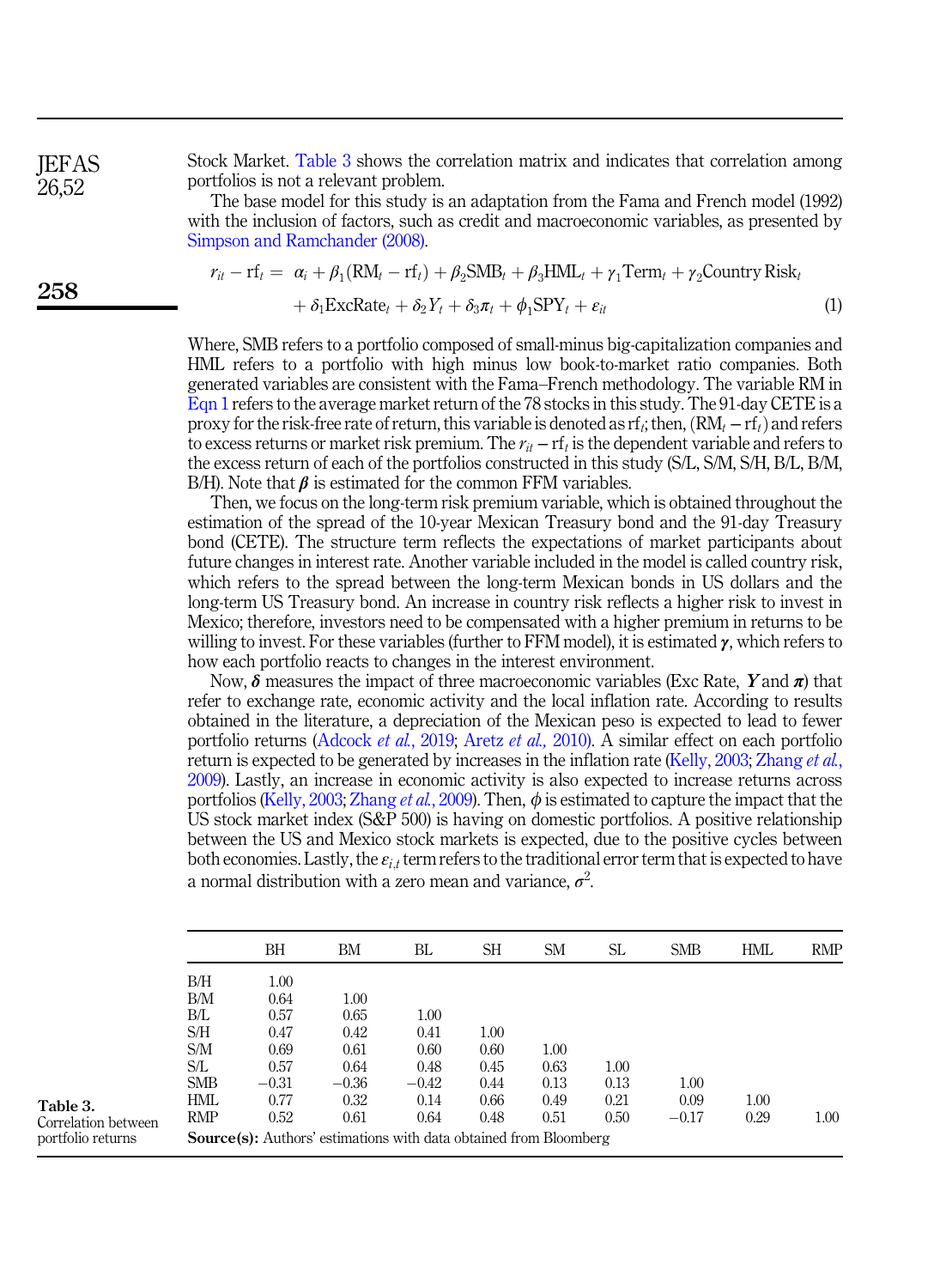One of the main purposes of this study is to identify whether the macroeconomic variables included in the model are influencing the stock returns in each of the six portfolios. Variables such as momentum and profitability, among others included in the literature ([Fama and](#page-14-13) [French, 2015;](#page-14-13) [Djamaluddin and Roffi, 2017\)](#page-14-5) are excluded from the analysis to keep enough degrees of freedom, as suggested by [Trejo-Pech](#page-15-3) et al. (2012). Additionally, to check the stationarity of the variables used in the model, a table with the unit root test is developed, which is available upon request. Such table shows the Dickey Fuller Extended test with the optimal number lags (according to Schwarz information criterion) and the Phillips–Perron test. Results indicate that all variables are  $I(1)$ , which allow us to regress all variables in the FFM. Lastly, to check heteroskedasticity problems in the regressions estimated in this study, Breusch–Pagan tests are included for each regression. In general, no problems can be seen with heteroskedasticity or autocorrelation in the distribution of errors.

A study for Mexico using different portfolios

259

#### <span id="page-7-0"></span>4. Results

# 4.1 Whole sample period analysis

Two econometric models for each of the portfolios are estimated. The first model refers to the classic FFM, followed by the second model that is an augmented version of the FFM and includes the spread between short- and long-term interest rate, country risk and the macroeconomic variables previously mentioned. Each regression is estimated for the entire analyzed period (June 1997 to January 2018). The study also comprises an analysis for the period before and after the 2008–2009 financial crisis. The reason for dividing the analysis into these two periods is because some relevant changes could be originated in the Mexican Stock Market after the financial crisis.

[Table 4](#page-8-0) shows the portfolio results for small and big market capitalization firms for the whole period analyzed in this study. Such portfolios are divided into low-, medium- and highvalue firms. The table also shows comparatives between the traditional and the extended version of the FFM, which is the main objective of this research paper. Results indicate that coefficients for traditional FFM are all statistically significant and similar to coefficients obtained in the extended FFM.

The traditional FFM includes the market risk, SMB and HML variables. Results indicate that excess return or market risk premium  $(RM_t - rf_t)$  is positive and significant across all regressions. Such results indicate evidence that the Mexican Stock Market demands a premium for investing in risk assets rather than investing in assets without market risk. However, the coefficient is close to 1, a value aligned with a unitary elasticity, except for the BH portfolio, characterized by big capitalization and value. SMB is positive and statistically significant in the case of all small-capitalization firm portfolios. Such coefficients indicate that the Mexican Stock Market grants a size premium for investing in small-capitalization firms where stock variations are higher than big-firm variations. In the case of portfolios composed of big market capitalization firms, results are negative and statistically significant, indicating that an increase in the return of SMB portfolios creates a negative effect on the portfolio's return since the small portfolios become more attractive with an increase in their returns. In the case of small market capitalization portfolios, the HML coefficient is statistically significant for all portfolios but with mixed signs. It is positive for high and medium book valued firms, but negative for low book valued firms. Findings are relevant because they show a premium for firm size and for firm value. As a result, investors with portfolios composed mainly of small firms could expect to see higher returns than the average market returns; such behavior is replicated for stocks with high books value.

In the case of portfolios with small market capitalization firms, the long-term risk premium variable (which is the difference between the 10-year Mexican bond return and the 91-day CETE bond) is not statistically significant in any portfolio. In the case of big value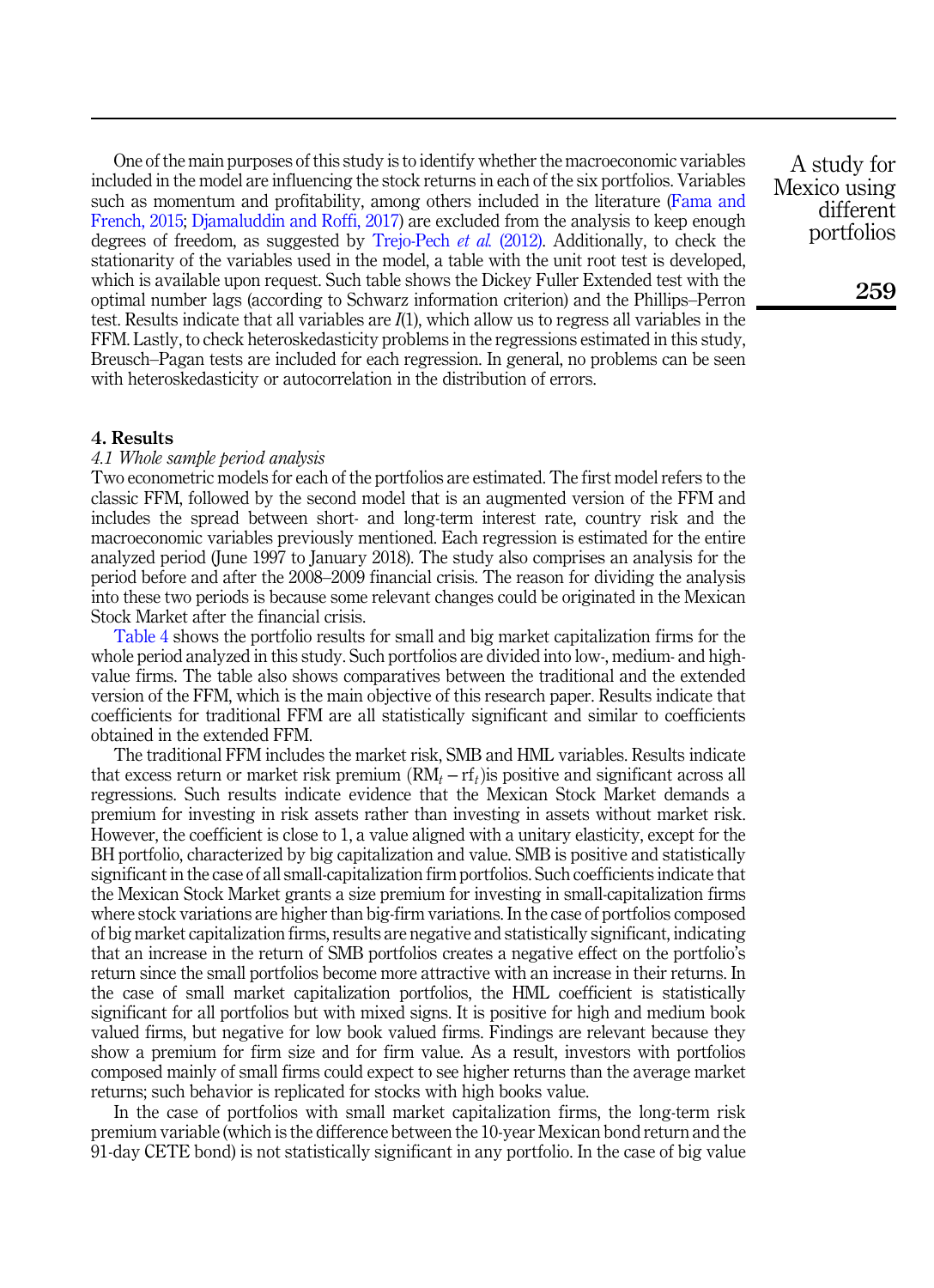<span id="page-8-0"></span>

| JEFAS<br>26,52                                                                                                | Ext FFIV                                           | $\begin{array}{l} 349 \\[-4pt] 0.000 \\[-4pt] 0.000 \\[-4pt] 0.000 \\[-4pt] 0.000 \\[-4pt] 0.000 \\[-4pt] 0.000 \\[-4pt] 0.000 \\[-4pt] 0.000 \\[-4pt] 0.000 \\[-4pt] 0.000 \\[-4pt] 0.000 \\[-4pt] 0.000 \\[-4pt] 0.000 \\[-4pt] 0.000 \\[-4pt] 0.000 \\[-4pt] 0.000 \\[-4pt] 0.000 \\[-4pt] 0.000 \\[-4pt] 0.000$<br>$\frac{248}{40}$                                                                                                           |
|---------------------------------------------------------------------------------------------------------------|----------------------------------------------------|---------------------------------------------------------------------------------------------------------------------------------------------------------------------------------------------------------------------------------------------------------------------------------------------------------------------------------------------------------------------------------------------------------------------------------------------------|
| 260                                                                                                           | Low book value (BL)<br>Trad<br><b>NHN</b>          | $0.49***$<br>(0.01)<br>1.05*<br>$\begin{array}{c} (0.00) \\ -0.50^{***} \\ (0.08) \\ -0.13^{*} \\ (0.00) \end{array}$<br>$\begin{array}{c} 248 \\ 0.08 \end{array}$<br>0.92                                                                                                                                                                                                                                                                       |
|                                                                                                               | <b>NHA</b><br>Ext                                  | $-0.07*$<br>$-0.000*$<br>$-0.04*$<br>$-0.05*$<br>$-0.05*$<br>$-0.33*$<br>$\begin{array}{c} (0.12)\\ 0.02\\ 0.74)\\ 1.28^{**}\\ 0.02 \end{array}$<br>$\begin{array}{c} 0.33 \\ 0.36 \\ 0.99^* \\ 0.00 \\ 0.01 \\ 0.71 \end{array}$<br>$0.03$<br>$(0.37)$<br>0.93<br>248<br>0.12                                                                                                                                                                    |
|                                                                                                               | Med book value (BM)<br>Big<br>Trad<br><b>KEM</b>   | 0.85<br>$248$<br>0.04                                                                                                                                                                                                                                                                                                                                                                                                                             |
|                                                                                                               | Ext FFM                                            | $\begin{array}{c} 0.73*** \\ (0.10) \\ 0.67* \end{array}$<br>(0.00)<br>$\begin{array}{l} (0.25)\\ -0.25\\ 0.60\\ 0.58\\ 0.00\\ 0.11\\ 0.00\\ 0.01\\ -1.25\\ 0.00\\ 0.00\\ 0.00\\ 0.00\\ 0.00\\ 0.00\\ 0.00\\ 0.00\\ 0.00\\ 0.00\\ 0.00\\ 0.00\\ 0.00\\ 0.00\\ 0.00\\ 0.00\\ 0.00\\ 0.00\\ 0.00\\ 0.00\\ 0.00\\ 0.00\\ 0.00\\ 0.00\\ 0.00\\ 0.00\\ 0$<br>$_{0.02}^{0.02}$<br>$\frac{248}{0.20}$                                                    |
|                                                                                                               | High book value (BH)<br>Trad<br><b>NEN</b>         | $-1.53$<br>$-0.00$<br>$0.81$<br>$-0.00$<br>$0.00$<br>248<br>0.90                                                                                                                                                                                                                                                                                                                                                                                  |
|                                                                                                               | <b>NHA</b><br>Ext                                  | $-0.19**$<br>$1.18**$<br>$^{(0.00)}_{0.48}$<br>(0.11)<br>(0.04)<br>$(0.56)$<br>$-0.65*$<br>$\underset{0.88^{\ast}}{0.02}$<br>$(0.00)$<br>$0.62*$<br>$-0.20*$<br>$-0.200*$<br>(0.79)<br>(0.34)<br>$-0.19$<br>$-0.10$<br>0.05<br>0.87<br>248<br>0.75                                                                                                                                                                                                |
|                                                                                                               | Low book value (SL)<br>Trad<br><b>NHH</b>          | to Traditional FFM and Ext. FFM refers to Extended FFM<br>$\frac{82}{33}$                                                                                                                                                                                                                                                                                                                                                                         |
|                                                                                                               | <b>MHA</b><br>Ext                                  | $\begin{array}{c} 0.00\\ 0.69^*\\ 0.00\\ 0.14^*\\ 0.00\\ 0.20\\ 0.25\\ 0.25^*\\ -0.48^{**}\\ \end{array}$<br>$^{(0.04)}_{0.00}$<br>$(0.99)$<br>$(0.03)$<br>(0.58)<br>$0.20$<br>$(0.69)$<br>$0.86*$<br>$-0.04$<br>$(0.43)$<br>$0.87$<br>$248$ $0.11$                                                                                                                                                                                               |
|                                                                                                               | Med book value (SM)<br>Small<br>Trad<br><b>FFM</b> | $\begin{array}{c} 0.00 \\ 0.75^* \\ 0.00 \end{array}$<br>$-0.37$<br>$(0.19)$<br>$0.91*$<br>$\begin{array}{c} .3* \\ 0.00 \end{array}$<br>8885                                                                                                                                                                                                                                                                                                     |
|                                                                                                               |                                                    | $^{(0.18)}_{0.29*}$<br>$(0.00)$<br>$(0.35)$<br>$(0.00)$<br>$(0.00)$<br>$(0.00)$<br>$(0.00)$<br>$(0.00)$<br>$(0.00)$<br>$-1.09$<br>$(0.14)$<br>(0.00)<br>$\underset{1.05^*}{\scriptstyle (0.21)}$<br>$-0.02$<br>$(0.67)$<br>0.92<br>0.63<br>248<br>0.20                                                                                                                                                                                            |
|                                                                                                               | High book value (SH)<br>Trad Ext<br>FFM FFM        | 0.91<br>248                                                                                                                                                                                                                                                                                                                                                                                                                                       |
| Table 4.<br>Results portfolio small-<br>and big-capitalization<br>firms' period: June 1997<br>to January 2018 | Variables                                          | <b>Source(s):</b> Authors' estimations with data obtained from Bloomberg.* denotes significance at 1%, ** at 5% and *** at 10%, respectively<br>Note(s): Trad. FFM refers<br>Breusch-Pagan<br>Long-term risk<br>Risk premium<br>Inflation rate<br>Country risk<br>Exchange<br>Rate<br>premium<br>$\begin{array}{lcl} \text{RM}_t-\text{rf}_t\\ \text{SMB} \end{array}$<br>SPY500<br>IGAE<br><b>NH</b><br>test<br>$\stackrel{22}{\sim}$<br>$\circ$ |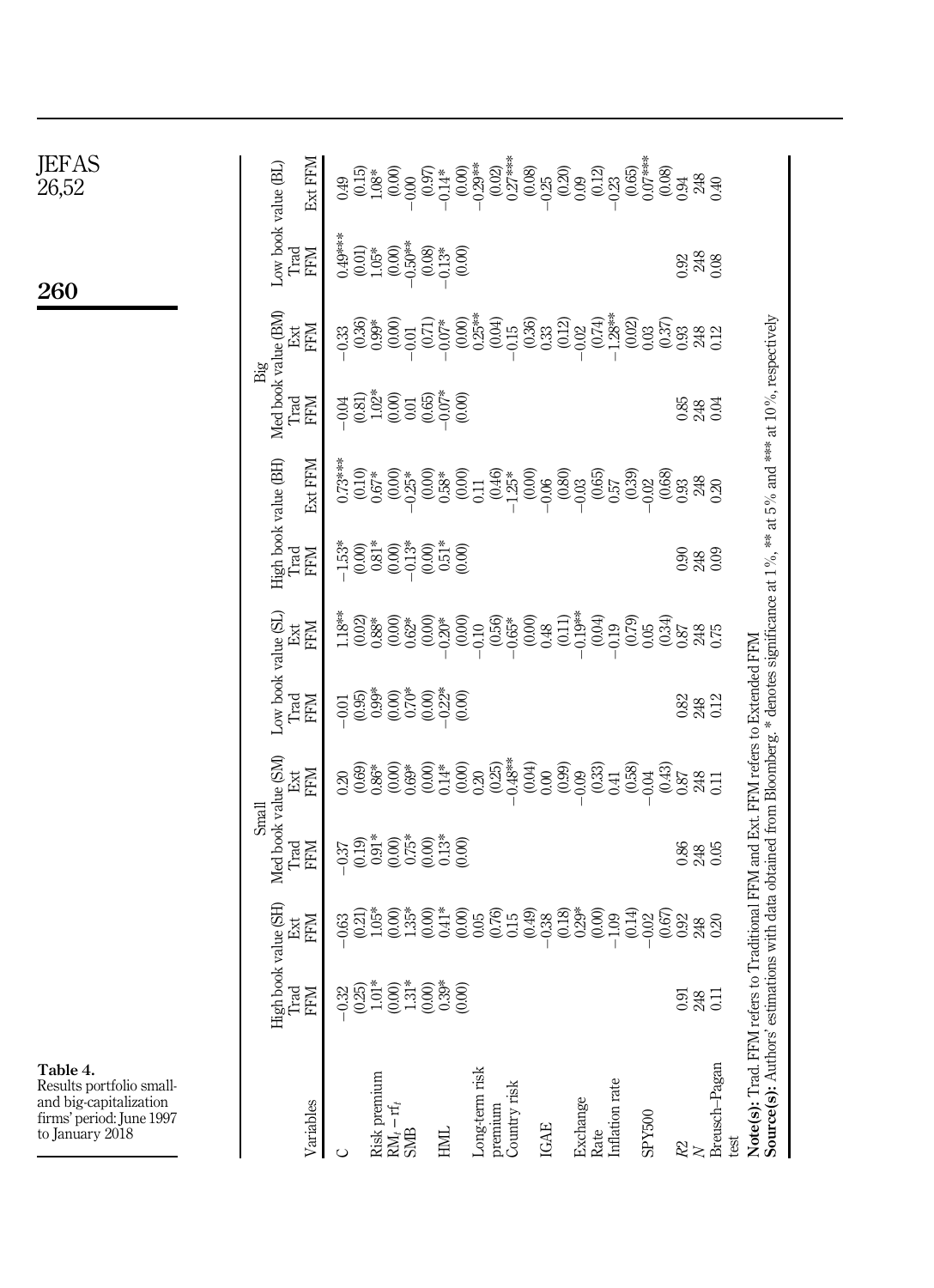companies, results are mixed, while the coefficient is positive for medium book value portfolios, but negative in the case of low book value portfolios. Regarding the country risk variable, results indicate that in the case of small-capitalization firms, the variable is negative and statistically significant. This is consistent with the expected value because an increase in the economic risk level in a country leads to a negative return in these portfolios due to more uncertainty for investments and more risk of default ([Stoopen, 2015](#page-15-5)). In the case of big market capitalization firms, the country risk variable has mixed results, indicating that it cannot be considered a strong predictor to determine the return in big companies. These findings could be relevant for investors, since the country risk is daily data, and big movements for this indicator seem to affect mainly small firms, although returns in big firms could also be affected.

Regarding macroeconomic variables (IGAE, exchange rate and inflation rate), results indicate that, in general, they are all poor predictors to estimate portfolio returns. This is consistent throughout portfolios regardless of whether they are composed of small or big companies. For example, IGAE is not statistically significant for any of the analyzed portfolios, while the inflation rate is just significant for one out of six portfolios, making this variable a poor predictor. The variable exchange rate is positive and statistically significant in the case of small-capitalization firms with high book value, but negative with small book value firms, and is not significant for any portfolio in the case of big firms. This could indicate that portfolios composed of small market firms are more sensitive to exchange rate variations than portfolios composed of big firms. Lastly, the variable SPY500, which stands for the Standard and Poor 500 Index, is not statistically significant for any small market capitalization portfolio. In the case of large market capitalization portfolios, it is statistically significant just in the case of large firms with small book value portfolios.

#### 4.2 Traditional small FFM before, during and after the financial crisis

[Table 5](#page-10-0) shows the results for the portfolios of small market capitalization firms during the periods before/during and after the 2008–2009 financial crisis. Results indicate that all the conventional variables (MRP, SMB and HML) in the traditional and extended FFM are statistically significant. Such results are consistent across portfolios and for both analyzed periods.

The variables market risk premium and SMB, which refer to the firm size premium, are both positive and statistically significant in all portfolios; such coefficients are somewhat stable for both periods, although there is a reduction in magnitude for the SH portfolios. An analysis of the subsamples identifies the coefficients in FFM that are marginally reduced in the period after the financial crisis, in comparison to the period before the crisis. It is important to mention that S&P BMV IPC (a proxy for our portfolio market performance) goes from 2500 points in 1997 to 32,600 points in 2007 or late 2009. In other words, in nominal terms, the local market grew 13 times in such period. From 2010 to the beginning of 2018, the index went from 34,000 to 50,000 points, not enough to double the market in 8 years. Such reduction in coefficients between both periods can be interpreted as a signal that the Mexican Stock Market has matured in the past few years. Also, the monetary policy was tight during the 2016–2018 period, which, combined with uncertainty in local markets after the US 2016 election, could have reduced the magnitude in such coefficients. Such factor could be a reason to explain the small market premium during the period after the financial crisis in comparison to the previous period. The HML coefficients are statistically significant for all portfolios before and after the crisis, but the coefficients are mixed; positive values are for high and medium book value, while negative for the low book value portfolios. The long-term risk premium and country risk variables are not statistically significant in most of the portfolios either before or after the crisis. However, the expected (negative) sign remains.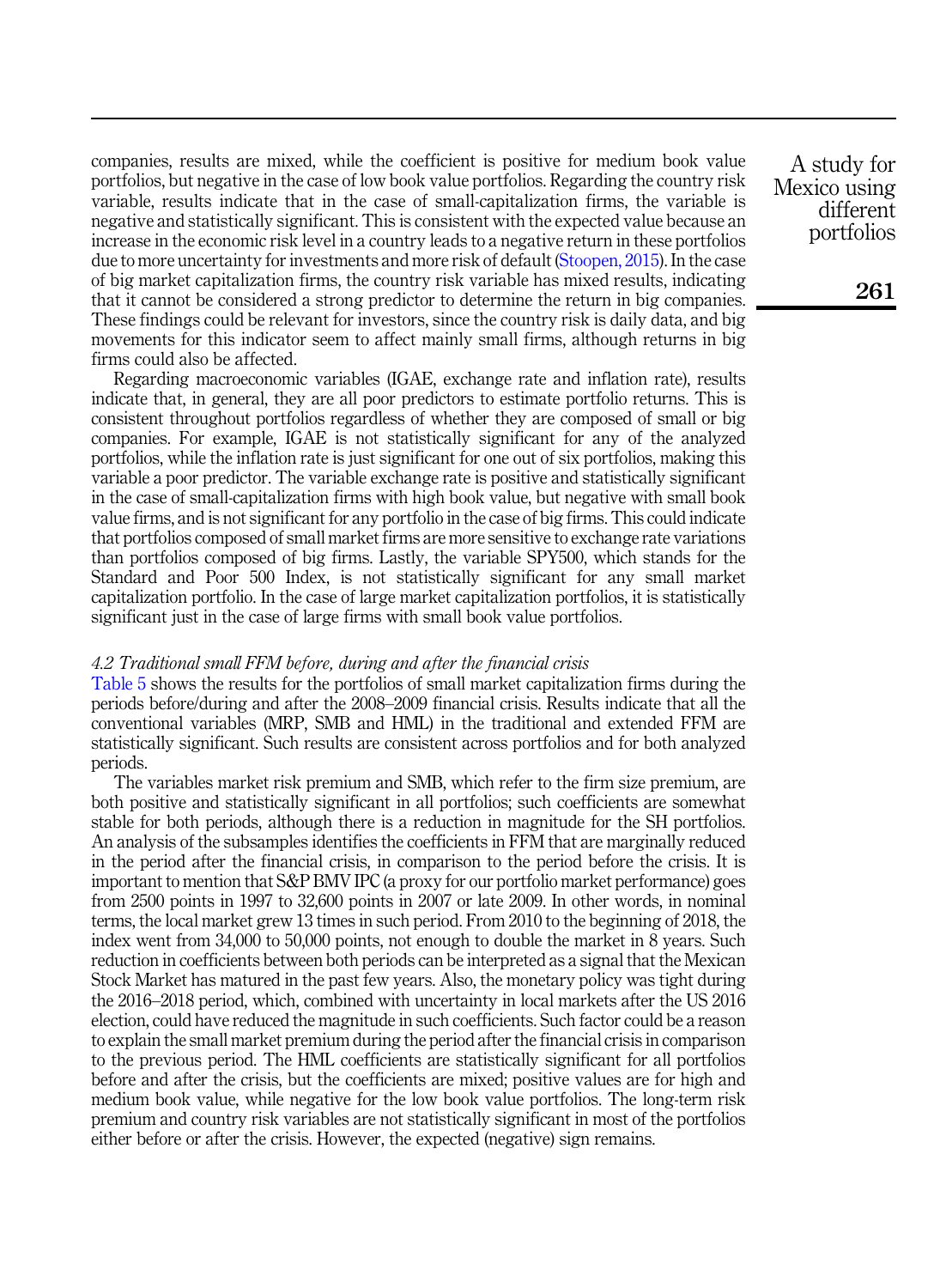<span id="page-10-0"></span>

| JEFAS<br><i>2</i> 6,52                                                                                                        |                                                  | Ext FFM<br>Low book value (SL)            | $\begin{array}{c} (0.00) \\ 0.86^* \\ (0.00) \\ (0.00) \\ (0.09) \\ (0.09) \\ (0.01) \\ (0.01) \\ (0.01) \\ (0.01) \\ (0.01) \\ (0.02) \\ (0.03) \\ (0.01) \\ (0.01) \\ (0.02) \\ (0.03) \\ (0.01) \\ (0.01) \\ (0.03) \\ (0.01) \\ (0.01) \\ (0.01) \\ (0.01) \\ (0.02) \\ (0.03) \\ (0.03) \\ (0.03) \\ (0.03) \\ (0.03) \\ (0$<br>$\begin{array}{l} (0.84)\\ 0.12\\ 0.16\\ 0.63\\ 0.63\\ 0.04\\ 0.021\\ 0.03\\ 0.03\\ 0.04\\ 0.03\\ 0.04\\ 0.04\\ 0.04\\ 0.04\\ 0.04\\ 0.04\\ 0.01\\ 0.01\\ 0.01\\ 0.01\\ 0.01\\ 0.01\\ 0.01\\ 0.01\\ 0.01\\ 0.01\\ 0.01\\ 0.01\\ 0.01\\ 0.01\\ 0.02\\ 0.03\\ 0.03\\ 0.03\\ $<br>$\begin{array}{c} 0.21 \\ 0.85 \\ 1.04* \end{array}$<br>$0.34$<br>$0.79$<br>$0.31$<br>$0.11$ |                                                                                                                         |
|-------------------------------------------------------------------------------------------------------------------------------|--------------------------------------------------|-------------------------------------------|------------------------------------------------------------------------------------------------------------------------------------------------------------------------------------------------------------------------------------------------------------------------------------------------------------------------------------------------------------------------------------------------------------------------------------------------------------------------------------------------------------------------------------------------------------------------------------------------------------------------------------------------------------------------------------------------------------------|-------------------------------------------------------------------------------------------------------------------------|
| 262                                                                                                                           |                                                  | <b>FFM</b><br>Trad                        | (0.00)<br>289<br>CO                                                                                                                                                                                                                                                                                                                                                                                                                                                                                                                                                                                                                                                                                              |                                                                                                                         |
|                                                                                                                               | June 2010-January 2018<br>After financial crisis | <b>NHA</b><br>Ext                         | $\begin{array}{l} 0.02\\ 0.53\\ 0.63\\ 0.65\\ 0.66\\ 0.67\\ 0.67\\ 0.67\\ 0.68\\ 0.68\\ 0.68\\ 0.68\\ 0.68\\ 0.68\\ 0.68\\ 0.68\\ 0.68\\ 0.68\\ 0.68\\ 0.68\\ 0.68\\ 0.68\\ 0.68\\ 0.68\\ 0.68\\ 0.68\\ 0.68\\ 0.68\\ 0.68\\ 0.68\\ 0.68\\ 0.68\\ 0.68\\ 0.68\\ 0.68\\ 0.$<br>$-0.10$<br>$-0.28$ **<br>$-0.29$<br>$-0.29$<br>$-1.99$<br>$-1.04$<br>$-0.04$<br>$-0.04$<br>$-0.04$<br>$3.39***$<br>$^{(0,0)}_{0,0,0}$                                                                                                                                                                                                                                                                                              |                                                                                                                         |
|                                                                                                                               |                                                  | Med book value (SM)<br>Frad<br><b>NHA</b> | <b>333</b>                                                                                                                                                                                                                                                                                                                                                                                                                                                                                                                                                                                                                                                                                                       |                                                                                                                         |
|                                                                                                                               |                                                  | Ext FFM<br>High book<br>value (SH)        | $\begin{array}{l} 2.14***\\ (0.06)\\ (0.06)\\ (1.12*\\ (1.00)\\ (1.13*\\ (0.00)\\ (0.35*)\\ (0.00)\\ (0.01)\\ (0.01)\\ (0.01)\\ (0.01)\\ (0.01)\\ (0.01)\\ (0.01)\\ (0.01)\\ (0.01)\\ (0.01)\\ (0.01)\\ (0.01)\\ (0.01)\\ (0.01)\\ (0.01)\\ (0.01)\\ (0.01)\\ (0.01)\\ (0.01)\\ (0.01)\\ (0.01)\\ (0.$<br>$\begin{array}{c} (0.03) \\ -0.45 \\ -0.29 \\ -0.19 \\ 0.56 \\ 0.37^* \\ 0.37^* \\ -1.22 \\ -1.11) \\ -0.16^{***} \end{array}$<br>$\begin{array}{c} (0.02) \\ 0.85 \\ 0.85 \\ 0.74 \end{array}$                                                                                                                                                                                                        |                                                                                                                         |
|                                                                                                                               |                                                  | <b>NHA</b><br>Trad                        | $\begin{array}{l} -0.38 \\[-4pt] -0.24) \\[-4pt] 0.05* \\[-4pt] -0.09* \\[-4pt] -0.09* \\[-4pt] -0.09* \\[-4pt] -0.09* \\[-4pt] -0.09* \\[-4pt] -0.09* \\[-4pt] -0.09* \\[-4pt] -0.09* \\[-4pt] -0.09* \\[-4pt] -0.09* \\[-4pt] -0.09* \\[-4pt] -0.09* \\[-4pt] -0.09* \\[-4pt] -0.09* \\[-4pt] -0.09* \\[-4pt] -0.09* \\[-4pt] -0.09$<br>920.43<br>0.81                                                                                                                                                                                                                                                                                                                                                         |                                                                                                                         |
|                                                                                                                               |                                                  | Low book value (SL)<br><b>NHA</b>         | $\begin{array}{c} (0.47) \\ -0.63^{***} \\ 0.03 \end{array}$<br>$0.40$<br>$0.32$ )<br>$-0.28$<br>$+0.04$<br>$\begin{array}{l} 0.92 \\[-4pt] 0.16 \\[-4pt] 0.38 \\[-4pt] 0.56 \\[-4pt] 0.56 \\[-4pt] 0.56 \\[-4pt] 0.56 \\[-4pt] 0.56 \\[-4pt] 0.56 \\[-4pt] 0.56 \\[-4pt] 0.56 \\[-4pt] 0.56 \\[-4pt] 0.56 \\[-4pt] 0.56 \\[-4pt] 0.56 \\[-4pt] 0.56 \\[-4pt] 0.56 \\[-4pt] 0.56 \\[-4pt] 0.56 \\[-4pt] 0.56 \\[-4pt] 0.56 \\[-4pt] 0.$<br>$^{(0.44)}_{0.06}$<br>$\begin{array}{c} (0.41) \\ 0.88 \\ 156 \\ 0.21 \end{array}$<br>$-0.86$                                                                                                                                                                         |                                                                                                                         |
|                                                                                                                               |                                                  | Trad<br><b>NEEE</b>                       | 0.87<br>156<br>0.71                                                                                                                                                                                                                                                                                                                                                                                                                                                                                                                                                                                                                                                                                              |                                                                                                                         |
|                                                                                                                               | June 1997-May 2010                               | <b>NHA</b><br>Ext                         | $0.87*$<br>0.00<br>$0.68$<br>$0.00$<br>$0.16$<br>$0.00$<br>$0.18$<br>$\frac{16}{0.08}$<br>(0.75)<br>(0.43)<br>(0.18)<br>(0.65)<br>(0.88)<br>(0.16)<br>0.40<br>$-0.15$<br>0.06<br>0.88<br>0.11<br>0.83<br>0.21<br>156                                                                                                                                                                                                                                                                                                                                                                                                                                                                                             |                                                                                                                         |
|                                                                                                                               | Before and during financial crisis               | Med book value (SM)<br>Trad<br>KEM        | $-67$<br>$-2000$<br>$-600$<br>$-600$<br>$-600$<br>$-600$<br>$-600$<br>$-600$<br>$-600$<br>$-600$<br>88<br>158<br>16                                                                                                                                                                                                                                                                                                                                                                                                                                                                                                                                                                                              | ations with data obtained from Bloomberg.* denotes significance at $1\%$ , ** at $5\%$ and *** at $10\%$ , respectively |
|                                                                                                                               |                                                  | book value (SH)<br><b>NHA</b>             | (0.04)<br>$_{0.02}^{(0.38)}$<br>(0.74)<br>$0.93$<br>$156$<br>$0.16$<br>$0.74\,$                                                                                                                                                                                                                                                                                                                                                                                                                                                                                                                                                                                                                                  |                                                                                                                         |
|                                                                                                                               |                                                  | High bo<br>Trad<br>FFM                    | $\begin{array}{l} -0.41 \\ -0.57 \\ -0.03 \\ 0.00 \\ -0.00 \\ 0.00 \\ 0.00 \\ 0.00 \\ 0.00 \\ 0.00 \\ 0.00 \\ 0.00 \\ 0.00 \\ 0.00 \\ 0.00 \\ 0.00 \\ 0.00 \\ 0.00 \\ 0.00 \\ 0.00 \\ 0.00 \\ 0.00 \\ 0.00 \\ 0.00 \\ 0.00 \\ 0.00 \\ 0.00 \\ 0.00 \\ 0.00 \\ 0.00 \\ 0.00 \\ 0.00 \\ 0.00 \\ 0.00 \\ 0.00 \\ 0.$<br>0.92<br>156<br>0.33                                                                                                                                                                                                                                                                                                                                                                         |                                                                                                                         |
| Table 5.<br>Results Portfolio small-<br>capitalization firms<br>before, during and after<br>the 2008-2009<br>financial crisis |                                                  | Variables                                 | Breusch-Pagan<br>Long-term risk<br>Risk premium RM, $-\operatorname{rf}_t$ SMB<br>rate<br>Inflation rate<br>premium<br>Country risk<br>Exchange<br>SPY500<br>IGAE<br><b>HNH</b><br>test<br>$\stackrel{22}{\sim}$<br>$\circ$                                                                                                                                                                                                                                                                                                                                                                                                                                                                                      | Note(s): Trad. FFM refers to Traditional FFM and Ext. FFM refers to Extended FFM<br>Source(s): Authors' estim           |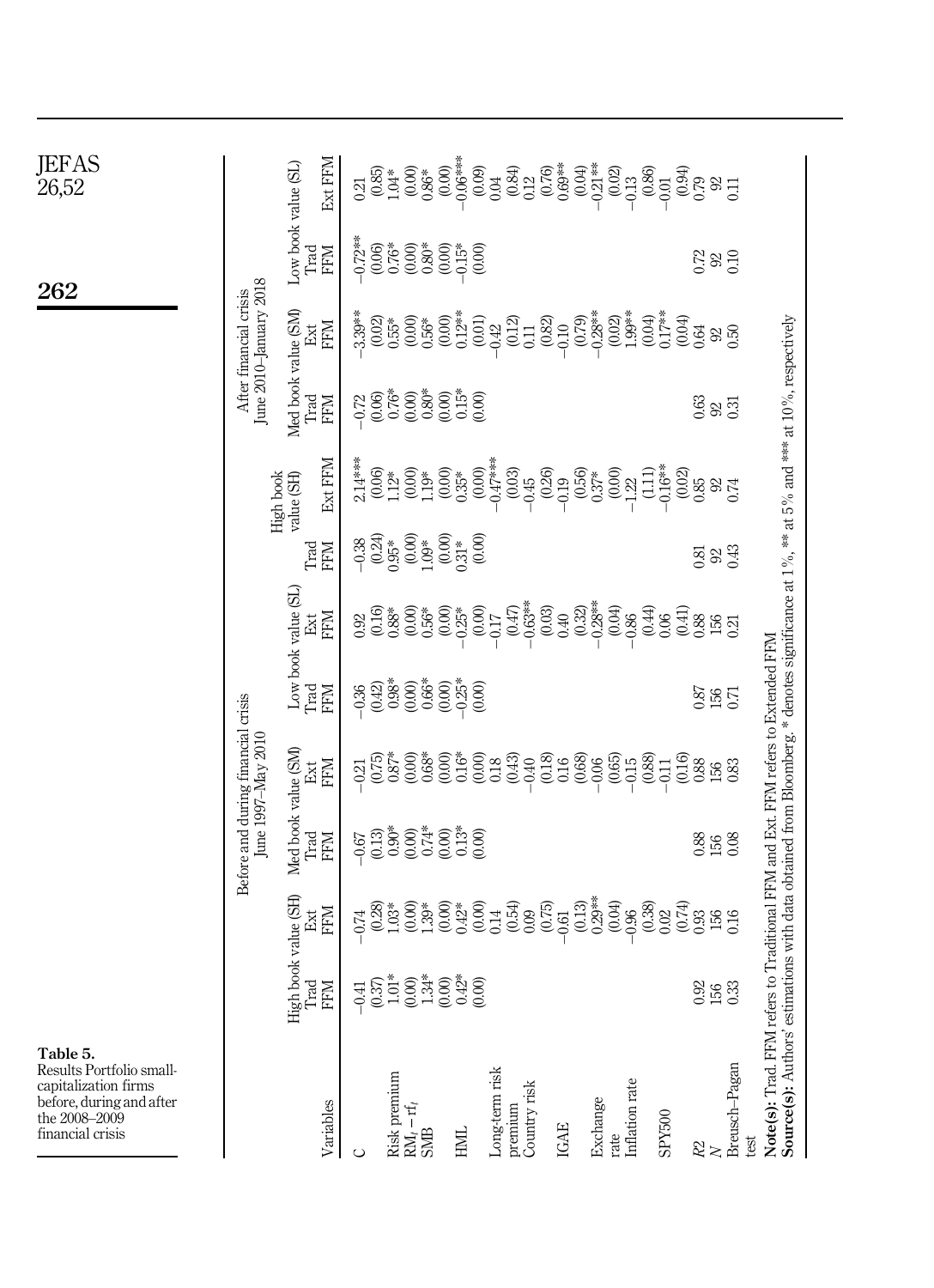In the case of macroeconomic variables such as IGAE, results are positive and statistically significant just for the small book value portfolio during the period after the financial crisis, indicating that an increase in economic activity leads to higher returns for this portfolio during the analyzed period. In the case of the exchange rate, which is another macroeconomic variable, coefficient estimates are statistically significant, but with mixed signs across portfolios indicating no clear effect on them. Nevertheless, portfolios that include small capitalization firms seem to react to this variable. In the case of the inflation rate, results indicate an effect just on the medium book value firm portfolios during the period after the financial crisis. SPY500 is statistically significant just for some of the portfolios. Before the crisis, none of the SPY500 coefficients are statistically significant, but, after the crisis, SPY500 became positive and significant in the medium book value.

## 4.3 Traditional big FFM before, during and after the financial crisis

[Table 6](#page-12-0) shows results for portfolios composed of big market capitalization firms in both periods analyzed in this study. The traditional FFM estimates indicate that the market risk premium variable is positive and statistically significant across all portfolios. Such market risk compensation in the case of the BH portfolio is higher during the period before the crisis than in the post-crisis period, while other portfolios show smaller variations. Coefficients are statistically significant only for the BH portfolio, showing the expected sign, i.e. an increase in premium size reduces returns in big firms. The second period analyzed in this study (after the 2008–2009 financial crisis) shows a small reduction in such coefficients; while the other portfolios analyzed in this study display coefficients that are not statistically significant.

In the case of the HML variable, results indicate they are statistically significant in almost all portfolios, and the coefficients are similar between traditional and extended FFM. Portfolios with a higher value react positively to the HML indicator. An increase in the average value leads to fewer returns in BL portfolios and reduces their attractiveness for potential investors. Regarding the long-term risk premium variable, results indicate that it is not statistically significant for the period before the financial crisis, except for the BL portfolio. In the period after the crisis, estimates are mixed indicating no clear pattern across portfolios.

Regarding the country risk variable, results are negative and statistically significant for BH portfolios during the period before the 2008–2009 financial crisis and statistically significant for BM portfolios during the period after the crisis, while all other portfolios are not statistically significant. In other words, not all portfolios react to risk changes, but when they do, the expected movement is a fall in returns.

In the case of the macroeconomic variables such as IGAE and inflation, estimates indicate they are not statistically significant in any of the portfolios, regardless of the analyzed period. In the case of the exchange rate, the coefficient is not statistically significant before the financial crisis, although it is negative in the period after the crisis for portfolios composed of high book value firms. Results indicate the exchange rate creates more changes in small capitalization firm portfolios than in portfolios composed of big market capitalization firms. Such results could be expected because it is more difficult for small firms to hedge the risk created by the exchange rate than big companies, which can easily access hedging instruments. Results also indicate that the Mexican Stock Market at the portfolio level has not been able to clearly capture the effects of economic activity or inflation rate. Lastly, the variable SPY500 is not statistically significant for the period after the financial crisis, while the period before the crisis is positive and statistically significant just for the small book value portfolio.

## <span id="page-11-0"></span>5. Discussion and conclusions

The main findings indicate that estimated coefficients in the traditional FFM are statistically significant and consistent with expected values. In addition, the traditional FFM coefficients,

A study for Mexico using different portfolios

263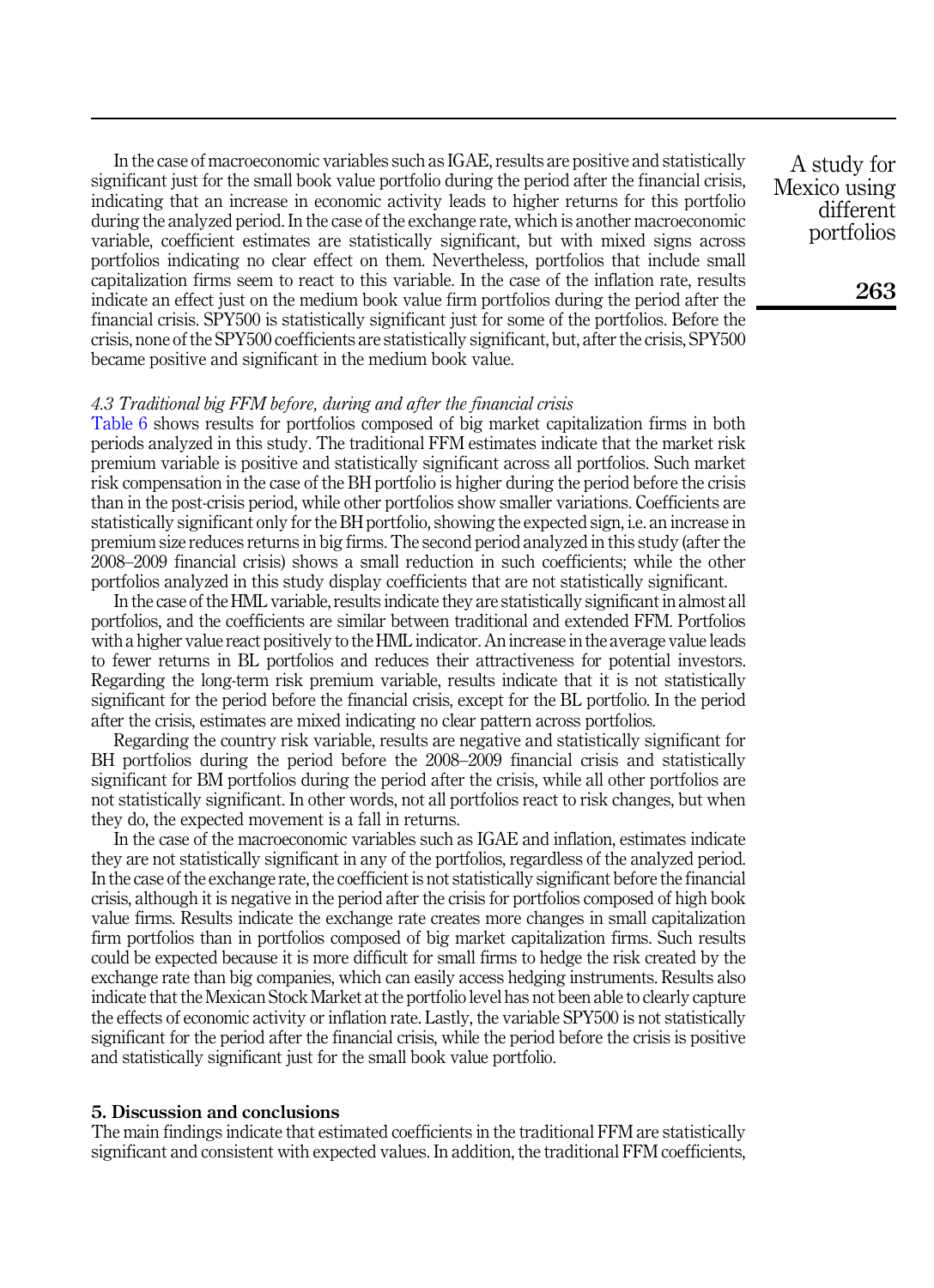<span id="page-12-0"></span>

| JEFAS<br>26,52                                                                                                              |                                                      | <b>NAH</b><br>Ext                                                                                                                                         |                                | $\begin{array}{l} \mathring{2} & \mathring{2} & \mathring{2} & \mathring{2} \\ \mathring{2} & \mathring{2} & \mathring{2} & \mathring{2} \\ \mathring{2} & \mathring{2} & \mathring{2} & \mathring{2} \\ \mathring{2} & \mathring{2} & \mathring{2} & \mathring{2} \\ \mathring{2} & \mathring{2} & \mathring{2} & \mathring{2} \\ \mathring{2} & \mathring{2} & \mathring{2} & \mathring{2} \\ \mathring{2} & \mathring{2} & \mathring{2} & \mathring{2} \\ \mathring{2} & \mathring{2} & \mathring$ |                  |                                                                                                                                                                                                                                                                                                                                                                                                           |                         |                     |                                                                                                    |                                    |                    |                |                          |                        |                                                                                                                                                                                                                             |
|-----------------------------------------------------------------------------------------------------------------------------|------------------------------------------------------|-----------------------------------------------------------------------------------------------------------------------------------------------------------|--------------------------------|-------------------------------------------------------------------------------------------------------------------------------------------------------------------------------------------------------------------------------------------------------------------------------------------------------------------------------------------------------------------------------------------------------------------------------------------------------------------------------------------------------|------------------|-----------------------------------------------------------------------------------------------------------------------------------------------------------------------------------------------------------------------------------------------------------------------------------------------------------------------------------------------------------------------------------------------------------|-------------------------|---------------------|----------------------------------------------------------------------------------------------------|------------------------------------|--------------------|----------------|--------------------------|------------------------|-----------------------------------------------------------------------------------------------------------------------------------------------------------------------------------------------------------------------------|
|                                                                                                                             |                                                      | Low book value (BL<br>Trad<br><b>NHH</b>                                                                                                                  |                                | $\begin{array}{l} 0.7578 \\ 0.00000 \\ 0.00000 \\ 0.00000 \\ 0.00000 \\ 0.00000 \\ 0.00000 \\ 0.00000 \\ 0.00000 \\ 0.00000 \\ 0.00000 \\ 0.00000 \\ 0.00000 \\ 0.00000 \\ 0.00000 \\ 0.00000 \\ 0.00000 \\ 0.00000 \\ 0.00000 \\ 0.00000 \\ 0.00000 \\ 0.00000 \\ 0.00000 \\ 0.0000$                                                                                                                                                                                                                 |                  |                                                                                                                                                                                                                                                                                                                                                                                                           |                         |                     |                                                                                                    |                                    |                    |                | $0.76$<br>$92$<br>$0.20$ |                        |                                                                                                                                                                                                                             |
| 264                                                                                                                         |                                                      | Ext FFM                                                                                                                                                   | $2.05***$<br>(0.06)<br>1.10*   | $\begin{array}{c} (0.00) \\ -0.10 \\ (0.22) \\ -0.03 \\ (0.37) \\ -0.04 \\ (0.83) \\ -0.68 \\ \end{array}$                                                                                                                                                                                                                                                                                                                                                                                            |                  |                                                                                                                                                                                                                                                                                                                                                                                                           |                         | $\frac{0.08}{0.14}$ | $\begin{array}{c} (0.65) \\ 0.00 \\ 0.94) \\ -1.02 \\ -0.09 \\ -0.09 \\ 0.15) \\ 0.81 \end{array}$ |                                    |                    |                | $\frac{92}{0.14}$        |                        |                                                                                                                                                                                                                             |
|                                                                                                                             | June 2010-January 2018<br>After financial crisis     | Med book value (BM)<br><b>NHN</b><br>Trad                                                                                                                 |                                |                                                                                                                                                                                                                                                                                                                                                                                                                                                                                                       |                  |                                                                                                                                                                                                                                                                                                                                                                                                           |                         |                     |                                                                                                    |                                    |                    |                | 0.78<br>92.8             |                        |                                                                                                                                                                                                                             |
|                                                                                                                             |                                                      | High book value (BH)<br>KHN<br>Ext                                                                                                                        | $3.88*$<br>$(0.00)$<br>$0.53*$ | $0.12**$<br>(0.00)                                                                                                                                                                                                                                                                                                                                                                                                                                                                                    |                  | $\begin{array}{l} 0.10 \\ 0.64 \\ 0.61 \\ 0.61 \\ 0.63 \\ 0.60 \\ 0.40 \\ 0.41 \\ 0.41 \end{array}$                                                                                                                                                                                                                                                                                                       |                         |                     |                                                                                                    |                                    |                    |                | 927                      |                        |                                                                                                                                                                                                                             |
|                                                                                                                             |                                                      | Trad<br><b>KEM</b>                                                                                                                                        |                                | $\begin{array}{l} -1.26^* \\ -1.26^* \\ -0.03^* \\ -0.000 \\ -0.000 \\ -0.000 \\ -0.000 \\ -0.000 \\ -0.000 \\ -0.000 \\ -0.000 \\ -0.000 \\ -0.000 \\ -0.000 \\ -0.000 \\ -0.000 \\ -0.000 \\ -0.000 \\ -0.000 \\ -0.000 \\ -0.000 \\ -0.000 \\ -0.000 \\ -0.000 \\ -0.000 \\ -0.000 \\ -0.000 \\ -0.000 \\ -0.000 \\ -0.000 \\$                                                                                                                                                                     |                  |                                                                                                                                                                                                                                                                                                                                                                                                           |                         |                     |                                                                                                    |                                    |                    |                | 86<br>92<br>93           |                        |                                                                                                                                                                                                                             |
|                                                                                                                             | Low book                                             | Ext FFM<br>value (BL)                                                                                                                                     |                                |                                                                                                                                                                                                                                                                                                                                                                                                                                                                                                       |                  |                                                                                                                                                                                                                                                                                                                                                                                                           |                         |                     |                                                                                                    |                                    |                    | (0.03)<br>0.95 | 156                      | 0.91                   |                                                                                                                                                                                                                             |
|                                                                                                                             |                                                      | Trad<br><b>KHN</b>                                                                                                                                        | $0.55***$                      | $\begin{array}{c} (0.05)\\ (0.05)\\ (0.00)\\ (0.01)\\ (0.11)\\ (0.11)\\ (0.11)\\ (0.11)\\ (0.11)\\ (0.11)\\ (0.11)\\ (0.11)\\ (0.11)\\ (0.11)\\ (0.11)\\ (0.11)\\ (0.11)\\ (0.11)\\ (0.11)\\ (0.11)\\ (0.11)\\ (0.11)\\ (0.11)\\ (0.11)\\ (0.11)\\ (0.11)\\ (0.11)\\ (0.11)\\ (0.11)\\ (0.11)\\ (0.$                                                                                                                                                                                                  | (0.00)           |                                                                                                                                                                                                                                                                                                                                                                                                           |                         |                     |                                                                                                    |                                    |                    | 0.94           | 156<br>0.95              |                        |                                                                                                                                                                                                                             |
|                                                                                                                             | Before and during financial crisis<br>Med-book value | Ext FFM<br>(BM)                                                                                                                                           | $0.95***$                      | $_{1.04*}^{(0.10)}$<br>$\begin{array}{c} 0.00 \\ 0.00 \end{array}$                                                                                                                                                                                                                                                                                                                                                                                                                                    |                  | $\underset{-0.10}{\overset{-0.98}{\underset{-0.000}{\hspace{-0.6cm} \stackrel{+0.000}{\hspace{-0.5cm} \hspace{-0.5cm} \hspace{-0.5cm} \hspace{-0.5cm} 0}}}} \underset{-0.10}{\overset{-0.90}{\underset{-0.000}{\hspace{-0.5cm} \stackrel{-0.000}{\hspace{-0.5cm} \hspace{-0.5cm} \hspace{-0.5cm} 0}}}} \underset{-0.10}{\overset{-0.90}{\underset{-0.000}{\hspace{-0.5cm} \stackrel{-0.000}{\hspace{-0.5$ |                         |                     | $(0.63)$<br>$-0.09$                                                                                | (64.0)<br>$-0.61$                  | $(0.52)$<br>$0.00$ | (6.9)<br>0.91  | 156                      | 0.13                   |                                                                                                                                                                                                                             |
|                                                                                                                             | June 1997-May 2010                                   | <b>Frad</b><br><b>NHH</b>                                                                                                                                 | $-0.17$<br>$(0.60)$<br>$1.01*$ | $^{(0.00)}_{0.02}$                                                                                                                                                                                                                                                                                                                                                                                                                                                                                    | (67.0)<br>(0.01) |                                                                                                                                                                                                                                                                                                                                                                                                           |                         |                     |                                                                                                    |                                    |                    |                | $0.360$<br>$0.50$        |                        |                                                                                                                                                                                                                             |
|                                                                                                                             |                                                      | $\begin{tabular}{ll} High book value (BH) \\ \hspace{-0.08cm} \textbf{Trad} & \textbf{Ext} \\ \hspace{-0.08cm} \textbf{FFM} & \textbf{FFM} \end{tabular}$ |                                | $\begin{array}{l} 12 \\ 0 \\ 0 \\ 0 \\ 0 \\ \end{array} \begin{array}{l} 2 \\ 0 \\ 0 \\ 0 \\ 0 \\ 0 \\ \end{array} \begin{array}{l} 2 \\ 0 \\ 0 \\ 0 \\ 0 \\ 0 \\ \end{array} \begin{array}{l} 2 \\ 0 \\ 0 \\ 0 \\ 0 \\ 0 \\ \end{array} \begin{array}{l} 2 \\ 0 \\ 0 \\ 0 \\ 0 \\ 0 \\ \end{array} \begin{array}{l} 2 \\ 0 \\ 0 \\ 0 \\ 0 \\ 0 \\ \end{array} \begin{array}{l} 2 \\ 0 \\ 0 \\ 0 \\ 0 \\ 0 \\ \end{array}$                                                                            |                  |                                                                                                                                                                                                                                                                                                                                                                                                           |                         |                     | $\begin{array}{c} (0.71)\\ -0.07 \end{array}$                                                      | $_{0.30}^{(0.52)}$                 | 0.05               | (0.41)<br>0.93 | 156                      | 0.61                   |                                                                                                                                                                                                                             |
|                                                                                                                             |                                                      |                                                                                                                                                           |                                | $\begin{array}{c} *41* \\ 7400\\ -2400\\ -2400\\ -2400\\ -2400\\ -2400\\ -2400\\ -2400\\ -2400\\ -2400\\ -2400\\ -2400\\ -2400\\ -2400\\ -2400\\ -2400\\ -2400\\ -2400\\ -2400\\ -2400\\ -2400\\ -2400\\ -2400\\ -2400\\ -2400\\ -2400\\ -2400\\ -2400\\ -2400\\ -2400\\ -2400\\ -2400\\ -2400\\ -2400\\ -240$                                                                                                                                                                                        |                  |                                                                                                                                                                                                                                                                                                                                                                                                           |                         |                     |                                                                                                    |                                    |                    |                | $\frac{0.92}{1.56}$      |                        |                                                                                                                                                                                                                             |
| Table 6.<br>Results portfolio big-<br>capitalization firms<br>before, during and after<br>the 2008-2009<br>financial crisis |                                                      | Variables                                                                                                                                                 | ပ                              | Risk premium<br>RNA – rf <sub>4</sub><br>SMB                                                                                                                                                                                                                                                                                                                                                                                                                                                          | <b>HNI</b>       | Long-term risk                                                                                                                                                                                                                                                                                                                                                                                            | premium<br>Country risk | IGAE                |                                                                                                    | Exchange<br>Rate<br>Inflation rate | SPY500             |                | $\stackrel{22}{\sim}$    | Breusch-Pagan-<br>test | Note(s): Trad. FFM refers to Traditional FFM and Ext. FFM refers to Extended FFM<br>Source(s): Authors' estimations with data obtained from Bloomberg. * denotes significance at 1%, *** at 5% and *** at 10%, respectively |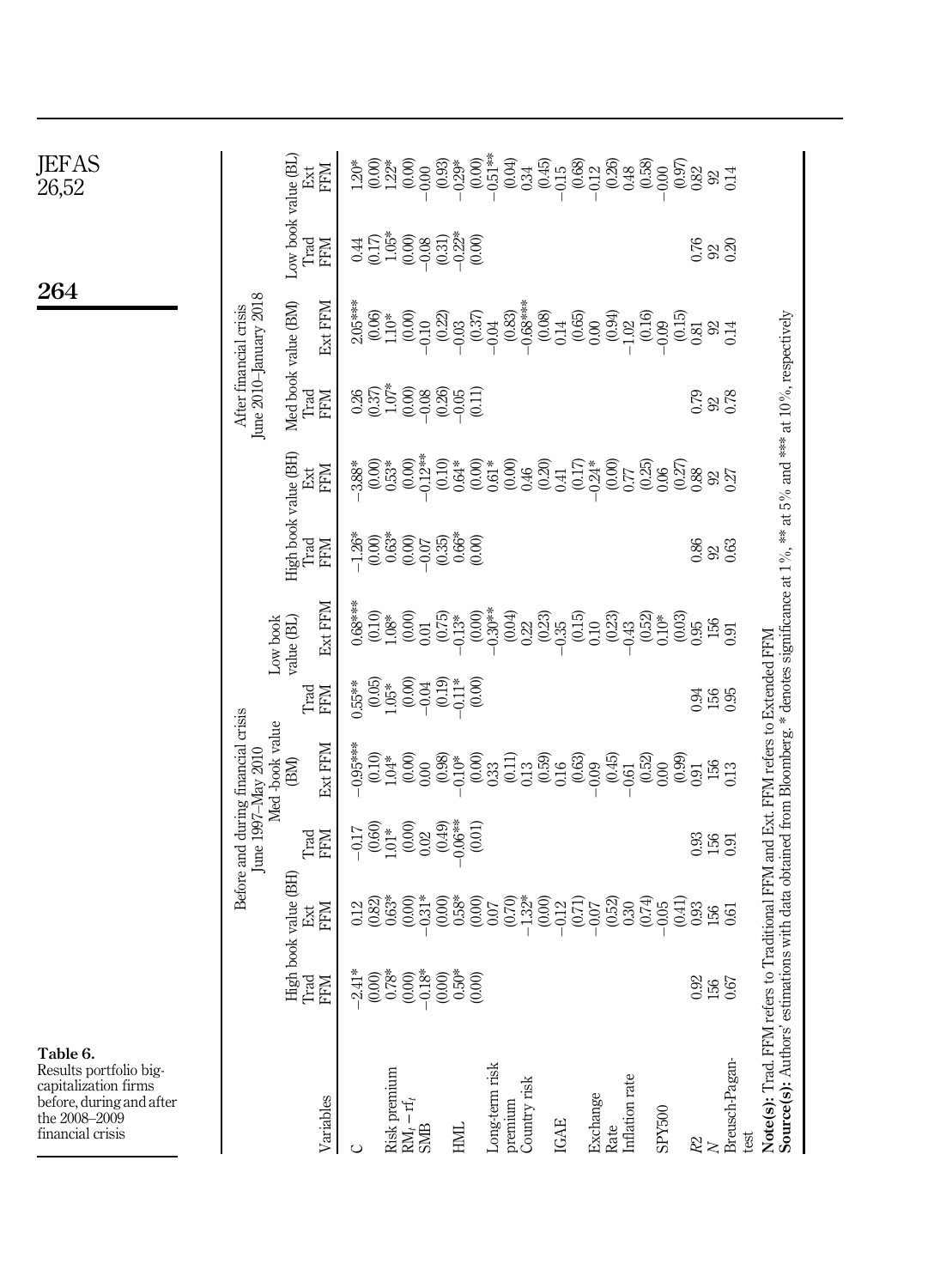also included in the extended FFM version, are remarkably similar to those obtained when the traditional FFM is estimated alone.

In the case of the market risk premium, the coefficient is always significant and statistically significant, regardless of the portfolio composition or analyzed period. However, the study finds that movements in the short-term interest rate originated by movement in the monetary policy can influence returns originated by stock market portfolios. It is important to note that the returns coefficient is smaller for portfolios composed of big companies with a high book value in comparison to portfolios composed of low book value companies. SMB portfolios, which are composed of small companies, pose a size premium, which vanishes once big companies are included in the portfolio.

HML coefficients are statistically significant for the whole period regardless of the portfolio. In addition, the coefficients for high book value are in general bigger than for medium and low book value portfolios. There is a clear value premium, which could be a helpful hint for investors once they decide where to invest their money. The long-term risk premium and SPY500 variables are not statistically significant for almost any portfolio, and show negative mixed values indicating no clear pattern in the effect of the long-term risk premium on firm returns. In other words, results indicate no evidence that long-term investments generate an additional premium and are consistent across portfolios. The country risk variable has a negative and statistically significant effect on stock returns in the case of the full sample period, but such relationship disappears for the period after the financial crisis. However, there is evidence that changes in country risk values can negatively affect returns in some portfolios. Regarding the macroeconomic variables, results indicate that during the period after the crisis, portfolios composed of small firms seem to respond more accordingly to macroeconomic effects, such as changes in the exchange rate, country risk and inflation rate. In the case of portfolios composed of big firms, such response is less pronounced. In short, portfolios composed of small firms generate higher returns than portfolios composed of big firms. In addition, higher returns are also found in the case of firms that show the highest book-to-market ratio values. Lastly, results also indicate that macroeconomic fundamentals are weakly related to returns in stock portfolios.

As the Mexican stock market matures, it is expected to respond more accordingly to changes in economic fundamentals, as stock markets do in developed economies. For example, in a study about Mexico, [Castillo-Ponce](#page-14-19) et al. (2015) find evidence that the stock market has matured and is now responding to economic fundaments. However, there is not enough literature analyzing the determinants of stock returns, and this study contributes as one of the pioneers in examining the relationship between macroeconomic factors and the performance of Mexican firm stocks.

#### Notes

- <span id="page-13-0"></span>1. The list of the 78 stocks used in this study is available upon request.
- <span id="page-13-1"></span>2. The reason why financial stocks are eliminated from this study is because of the leverage level traditionally maintained by these firms. Financial corporations usually have higher levels of leverage (risk) than non-financial firms. This is mentioned and implemented in [Fama and](#page-14-6) [French \(1992\)](#page-14-6).
- <span id="page-13-2"></span>3. Due to the monthly frequency data, we decided to begin in 1997 to capture as much data as possible for a time series. Data availability for many firms begins in these years. This year made it possible to dissipate the effect of the 1994–95 crisis, which affected variables such as inflation and interest rates.
- <span id="page-13-3"></span>4. As a note, each June the portfolios were rebalanced, meaning that the exercise of categorizing small and big companies was repeated every June throughout the period analyzed in the study.

A study for Mexico using different portfolios

265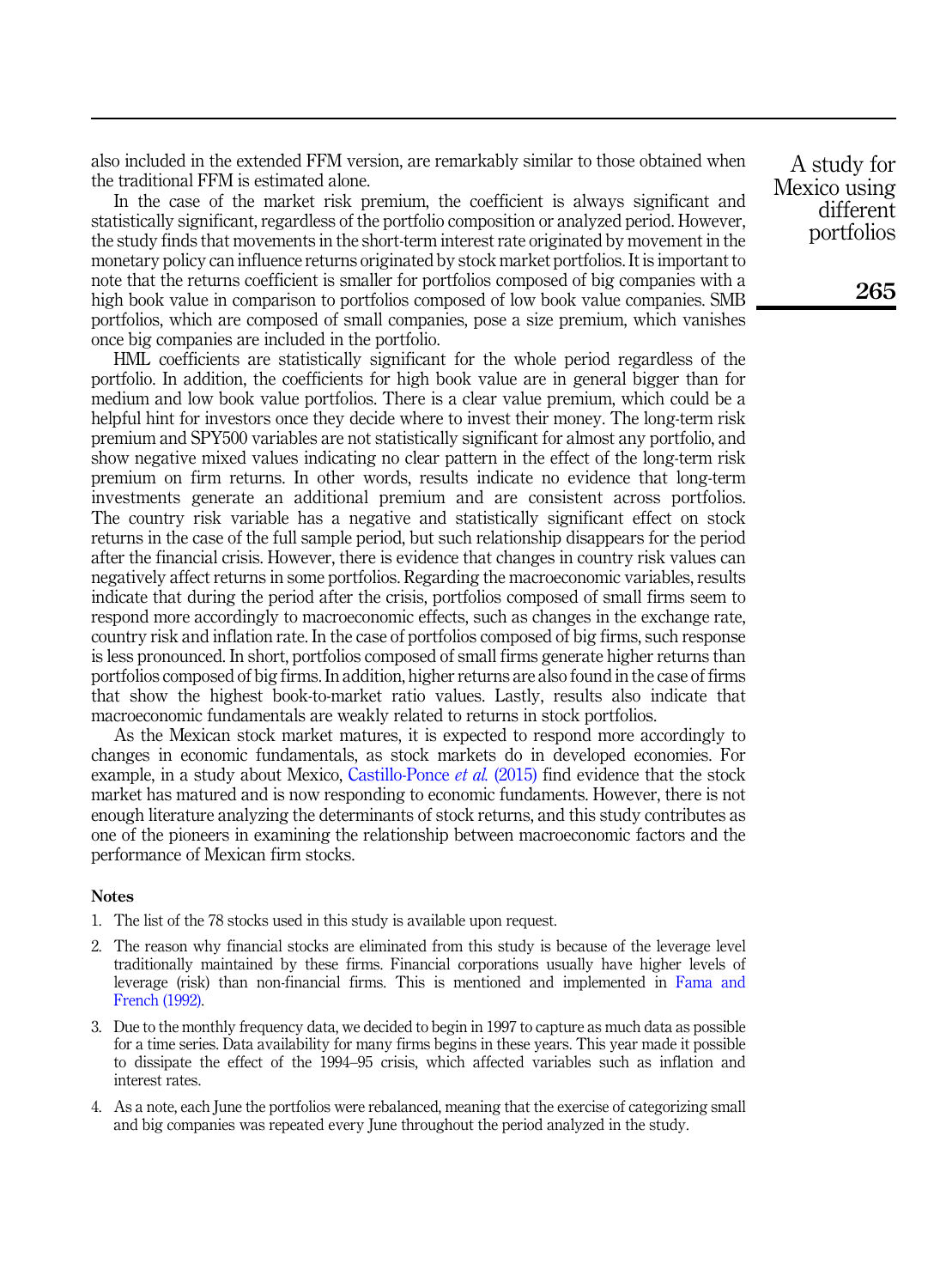266

#### References

- <span id="page-14-2"></span>Adcock, C., Bessler, W. and Conlon, T. (2019), "Fundamental factor models and macroeconomic risks-An orthogonal decomposition". doi: [10.2139/ssrn.3421394.](https://doi.org/10.2139/ssrn.3421394)
- <span id="page-14-1"></span>Aretz, K., Bartram, S.M. and Pope, P.F. (2005), "Macroeconomic risks and the Fama and French/ Carhart model", EFA 2005 Moscow Meeting.
- <span id="page-14-12"></span>Aretz, K., Bartram, S.M. and Pope, P.F. (2010), "Macroeconomic risks and characteristic-based factor models", Journal of Banking and Finance, Vol. 34 No. 6, pp. 1383-1399.
- <span id="page-14-0"></span>Bali, T.G., Brown, S.J. and Tang, Y. (2015), Macroeconomic Uncertainty and Expected Stock Returns, Georgetown McDonough School of Business, Research Paper, 2407279, available at: [https://](https://pdfs.semanticscholar.org/0e47/b337529c88b8e2cb185cf7a8f565979b5b66.pdf) [pdfs.semanticscholar.org/0e47/b337529c88b8e2cb185cf7a8f565979b5b66.pdf.](https://pdfs.semanticscholar.org/0e47/b337529c88b8e2cb185cf7a8f565979b5b66.pdf)
- <span id="page-14-3"></span>Bergbrant, M.C. and Kelly, P.J. (2016), "Macroeconomic expectations and the size, value, and momentum factors", Financial Management, Vol. 45 No. 4, pp. 809-844, doi: [10.1111/fima.12140](https://doi.org/10.1111/fima.12140).
- <span id="page-14-8"></span>Blanco, B. (2012), "The use of CAPM and Fama and French three factor model: portfolios selection", Public and Municipal Finance, Vol. 1 No. 2, pp. 61-70.
- <span id="page-14-19"></span>Castillo-Ponce, R., Rodrıguez-Espinosa, M.D.L. and Gaytan-Alfaro, E.D. (2015), "Stock market development and economic performance: the case of Mexico", Revista de Análisis Económico, Vol. 30 No. 1, pp. 41-56, doi: [10.4067/S0718-88702015000100003](https://doi.org/10.4067/S0718-88702015000100003).
- <span id="page-14-14"></span>Chiang, T., Nelling, E. and Zheng, D. (2017), "Stocks returns and economic fundamentals: evidence from Asian stock market", Unpublished manuscript, available at: [http://sfm.finance.nsysu.edu.](http://sfm.finance.nsysu.edu.tw/25thSFM/php/Studys/CompleteStudy/064-1000572812.pdf) [tw/25thSFM/php/Studys/CompleteStudy/064-1000572812.pdf](http://sfm.finance.nsysu.edu.tw/25thSFM/php/Studys/CompleteStudy/064-1000572812.pdf).
- <span id="page-14-16"></span>Chowdhury, E.K. (2017), "Functioning of Fama-French three-factor model in emerging stock markets: an empirical study on chittagong stock exchange, Bangladesh", Journal of Financial Risk Management, Vol. 6 No. 04, p. 352, doi: [10.4236/jfrm.2017.64025.](https://doi.org/10.4236/jfrm.2017.64025)
- <span id="page-14-5"></span>Djamaluddin, S. and Roffi, A. (2017), "Fama and French five-factors pricing model testing in Indonesia", International Journal of Business and Management Invention, Vol. 6 No. 9, pp. 75-90.
- <span id="page-14-11"></span>Duarte, J.B., Ramírez, Z.Y. and Mascareñas, J.M. (2013), "Study of the size effect in the stock market of Colombia", Journal of Economics, Finance and Administrative Science, Vol. 18 No. S, pp. 23-27, doi: [10.1016/S2077-1886\(13\)70027-1](https://doi.org/10.1016/S2077-1886(13)70027-1), SSRN available at: [https://ssrn.com/abstract](https://ssrn.com/abstract=2358187)=[2358187.](https://ssrn.com/abstract=2358187)
- <span id="page-14-6"></span>Fama, E.F. and French, K.R. (1992), "The cross-section of expected stock returns", The Journal of Finance, Vol. 47 No. 2, pp. 427-465, doi: [10.2307/2329112.](https://doi.org/10.2307/2329112)
- <span id="page-14-13"></span>Fama, E.F. and French, K.R. (2015), "A five-factor asset pricing model", Journal of Financial Economics, Vol. 116 No. 1, pp. 1-22, doi: [10.1016/j.jfineco.2014.10.010](https://doi.org/10.1016/j.jfineco.2014.10.010).
- <span id="page-14-9"></span>Gómez, A. (2006), *Integration of the Mexican Stock Market*, Department of Economics, University of Toronto, manuscript submitted for publication.
- <span id="page-14-18"></span>Kelly, P. (2003), "Real and inflationary macroeconomic risk in the Fama and French size and book-tomarket portfolios", SSRN Electronic Journal. doi: [10.2139/ssrn.407800](https://doi.org/10.2139/ssrn.407800).
- <span id="page-14-15"></span>Manjuantha, T. and Mallikarjunappa, T. (2018), "Testing of Fama and French factors in Indian capital market", AIMS International Journal of Management, Vol. 12 No. 1, pp. 11-23, doi: [10.26573/2018.12.1.2](https://doi.org/10.26573/2018.12.1.2).
- <span id="page-14-7"></span>O'Brien, M.A. (2007), "Fama and French factors in Australia", Unpublished manuscript, available at: [http://www.web.uwa.edu.au/data/assets/pdf\\_file/0006/33396/OBrienMichaelPhDConf2007.pdf.](http://www.web.uwa.edu.au/data/assets/pdf_file/0006/33396/OBrienMichaelPhDConf2007.pdf)
- <span id="page-14-4"></span>Roy, R. and Shijin, S. (2018), "A six-factor asset pricing model", Borsa Istanbul Review, Vol. 18 No. 3, pp. 205-217, doi: [10.1016/j.bir.2018.02.001.](https://doi.org/10.1016/j.bir.2018.02.001)
- <span id="page-14-10"></span>Sanvicente, A.Z., Sheng, H.H. and Guanais, L.F.P. (2017), "Are country and size risks priced in the Brazilian stock market?", BAR-Brazilian Administration Review, Vol. 14 No. 1, doi: [10.1590/](https://doi.org/10.1590/1807-7692bar2017160076) [1807-7692bar2017160076](https://doi.org/10.1590/1807-7692bar2017160076).
- <span id="page-14-17"></span>Simpson, M. and Ramchander, S. (2008), "An inquiry into the economic fundamentals of the Fama and French equity factors", Journal of Empirical Finance, Vol. 15 No. 5, pp. 801-815, doi: [10.1016/j.](https://doi.org/10.1016/j.jempfin.2008.02.003) [jempfin.2008.02.003.](https://doi.org/10.1016/j.jempfin.2008.02.003)